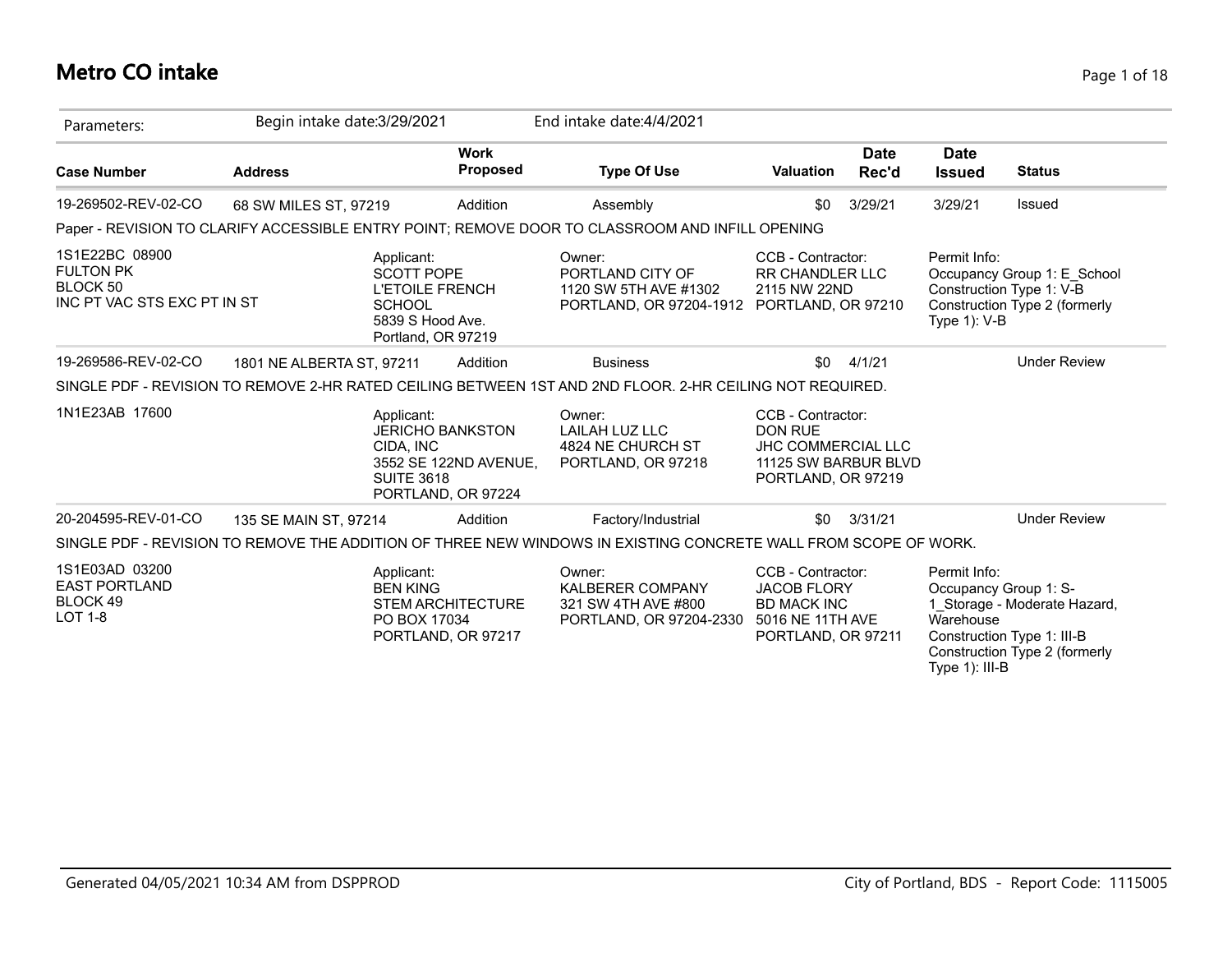# **Metro CO intake** Page 2 of 18

| Parameters:                                                                                 | Begin intake date: 3/29/2021          |                                                                                                                |                                | End intake date: 4/4/2021                                                                                                                                                                                                                                   |                                                                                                                                                             |                      |                                                                              |                                                                                                                                |
|---------------------------------------------------------------------------------------------|---------------------------------------|----------------------------------------------------------------------------------------------------------------|--------------------------------|-------------------------------------------------------------------------------------------------------------------------------------------------------------------------------------------------------------------------------------------------------------|-------------------------------------------------------------------------------------------------------------------------------------------------------------|----------------------|------------------------------------------------------------------------------|--------------------------------------------------------------------------------------------------------------------------------|
| <b>Case Number</b>                                                                          | <b>Address</b>                        |                                                                                                                | <b>Work</b><br><b>Proposed</b> | <b>Type Of Use</b>                                                                                                                                                                                                                                          | Valuation                                                                                                                                                   | <b>Date</b><br>Rec'd | <b>Date</b><br><b>Issued</b>                                                 | <b>Status</b>                                                                                                                  |
| 21-029614-000-00-CO                                                                         | 3834 SE MILWAUKIE AVE,<br>97202       |                                                                                                                | Addition                       | Mercantile                                                                                                                                                                                                                                                  | \$156,696                                                                                                                                                   | 3/31/21              |                                                                              | <b>Under Review</b>                                                                                                            |
|                                                                                             |                                       |                                                                                                                |                                | SINGLE PDF - TENANT IMPROVEMENT FOR NEW TENANT, PARTIAL CHANGE OF OCCUPANCY FROM S-2 TO M. DEMO INTERIOR WALLS, NEW WALLS AND DOORS<br>TO CREATE STAGING AREA, UTILITY ROOM, RESTROOM, OFFICE, HALL, NEW WALK-IN FREEZER AND COOLER. NEW STORAGE MEZZANINE. |                                                                                                                                                             |                      |                                                                              |                                                                                                                                |
| 1S1E11CA 17200<br><b>BENEDICTINE HTS</b><br>BLOCK <sub>9</sub><br>LOT 2-5<br>S 27' OF LOT 6 |                                       | Applicant:<br><b>MAURICIO ESPINOSA</b><br><b>BURGEONING</b><br><b>ARCHITECTS</b><br>949 CHUNG KING RD          | LOS ANGELES, CA 90012          | Owner:<br><b>COLUMBIA EMPIRE MEAT</b><br>CO INC<br>3820 SE MILWAUKIE AVE<br>PORTLAND, OR 97202                                                                                                                                                              | CCB - Contractor:<br><b>JOHN ECKART</b><br>PACIFIC CREST<br><b>CONSTRUCTION INC</b><br>24111 NE HALSEY ST<br><b>STE 400</b><br>TROUTDALE, OR 97060-<br>1030 |                      | Permit Info:<br>Occupancy Group 1: S-<br>Garage<br>Type 1): V-B<br>Only: 354 | 2_Storage - Low Hazard, Parking<br>Construction Type 1: V-B<br>Construction Type 2 (formerly<br>Total Square Footage - Display |
| 18-162600-DFS-23-CO                                                                         | 7000 NE AIRPORT WAY,<br>97218         |                                                                                                                | Addition                       | Storage                                                                                                                                                                                                                                                     | \$50,000                                                                                                                                                    | 4/2/21               |                                                                              | <b>Under Review</b>                                                                                                            |
| PACR - P1/P2 - DFS-23 - Expansion joints                                                    |                                       |                                                                                                                |                                |                                                                                                                                                                                                                                                             |                                                                                                                                                             |                      |                                                                              |                                                                                                                                |
| 1N2E08B 00400<br>SECTION 08 1N 2E<br>TL 400 7.39 ACRES<br>SEE SUB ACCOUNTS                  |                                       | Applicant:<br>Mike Coyle<br><b>Faster Permits</b><br>420<br>Portland, OR 97201                                 | 2000 SW 1st Avenue, Suite      | Owner:<br>PORT OF PORTLAND<br>7000 NE AIRPORT WAY<br>PORTLAND, OR 97218                                                                                                                                                                                     |                                                                                                                                                             |                      |                                                                              |                                                                                                                                |
| Total # of CO Addition permit intakes:5                                                     |                                       |                                                                                                                |                                |                                                                                                                                                                                                                                                             |                                                                                                                                                             |                      |                                                                              | Total valuation of CO Addition permit intakes: \$206,696                                                                       |
| 21-031928-000-00-CO                                                                         | 12 NE FREMONT ST - UNIT<br>701, 97212 |                                                                                                                | Alteration                     | Apartments/Condos<br>(3 or more units)                                                                                                                                                                                                                      | \$35,000                                                                                                                                                    | 4/2/21               |                                                                              | <b>Under Review</b>                                                                                                            |
|                                                                                             |                                       |                                                                                                                |                                | SINGLE PDF - ADD 2ND BEDROOM WITH CLOSET AND NEW CLOSET FOR EXISTING BEDROOM TO 7TH FLOOR WEST CONDO.                                                                                                                                                       |                                                                                                                                                             |                      |                                                                              |                                                                                                                                |
| 1N1E27AA 50014<br>CARBON TWELVE CONDOMINIUMS<br><b>UNIT 701</b>                             |                                       | Applicant:<br><b>WALTER STERN</b><br><b>FASTER PERMITS</b><br>2000 SW 1ST AVE. STE<br>420<br>PORTLAND OR 97201 |                                | Owner:<br><b>PIERCE MCVEY</b><br>12 NE FREMONT ST UNIT<br>701<br>PORTLAND, OR 97212                                                                                                                                                                         | CCB - Contractor:<br>ANDREW GOLD<br><b>GOLD STAR DESIGN &amp;</b><br><b>CONSTRUCTION LLC</b><br>2528 SE SALMON ST<br>PORTLAND, OR 97214                     |                      | Permit Info:<br>Occupancy Group 1: R-                                        | 2 Residential Multi-family<br>Construction Type 1: III-A                                                                       |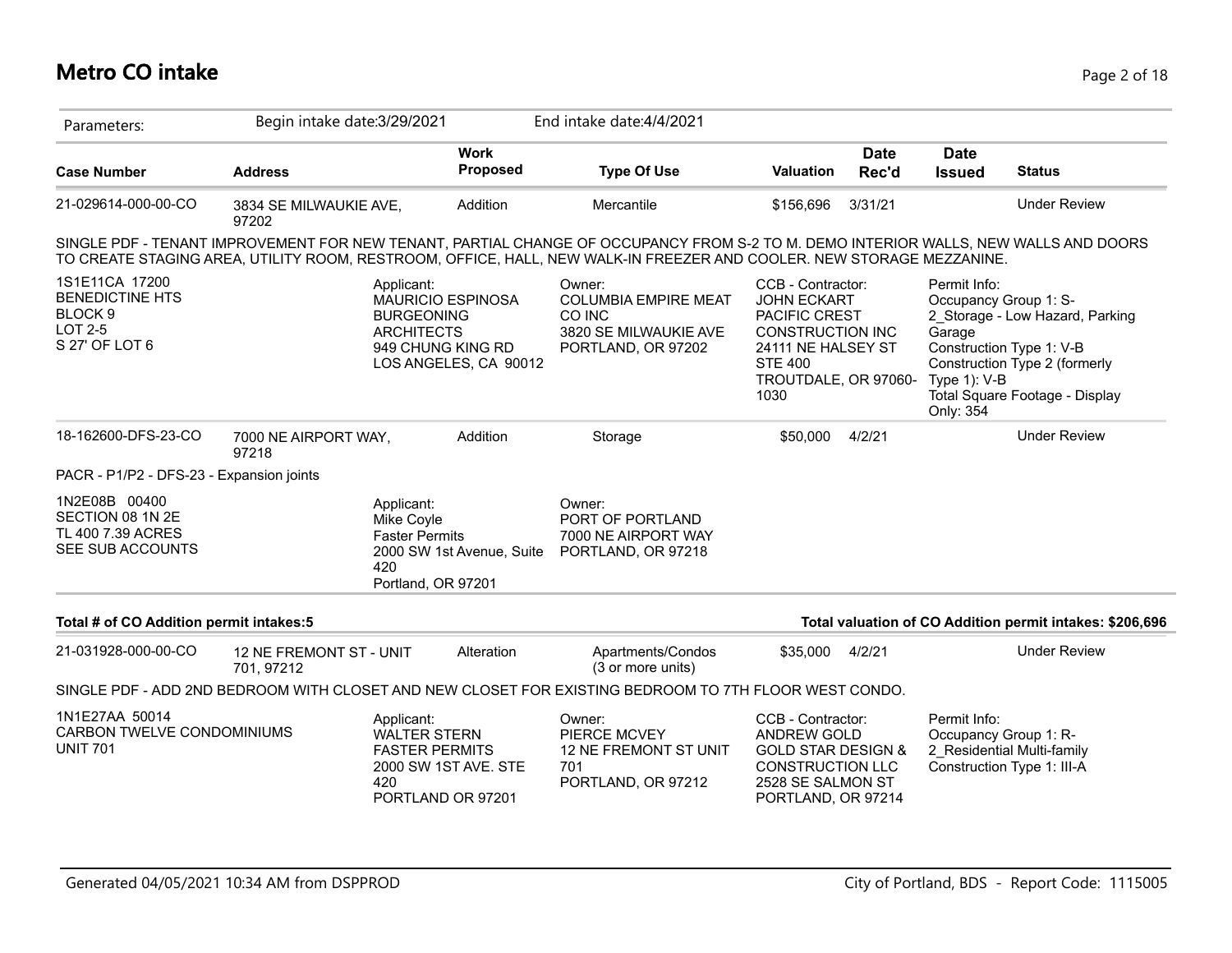# **Metro CO intake** Page 3 of 18

| Parameters:                                                                     | Begin intake date: 3/29/2021           |                                                                                                                   |                         | End intake date: 4/4/2021                                                                                                              |                                                                                                                    |                      |                                                                   |                                                                                                |
|---------------------------------------------------------------------------------|----------------------------------------|-------------------------------------------------------------------------------------------------------------------|-------------------------|----------------------------------------------------------------------------------------------------------------------------------------|--------------------------------------------------------------------------------------------------------------------|----------------------|-------------------------------------------------------------------|------------------------------------------------------------------------------------------------|
| <b>Case Number</b>                                                              | <b>Address</b>                         |                                                                                                                   | <b>Work</b><br>Proposed | <b>Type Of Use</b>                                                                                                                     | <b>Valuation</b>                                                                                                   | <b>Date</b><br>Rec'd | <b>Date</b><br><b>Issued</b>                                      | <b>Status</b>                                                                                  |
| 21-030731-000-00-CO                                                             | 1314 NW IRVING ST - UNIT<br>203, 97209 |                                                                                                                   | Alteration              | Apartments/Condos<br>(3 or more units)                                                                                                 | \$46,535                                                                                                           | 4/1/21               |                                                                   | <b>Under Review</b>                                                                            |
| BATHROOM, UTILITY ROOM, AND KITCHEN.                                            |                                        |                                                                                                                   |                         | SINGLE PDF - CHANGE OF OCCUPANCY FROM OFFICE TO DWELLING UNIT FOR CONDO UNIT 203, NEW INTERIOR WALLS AND DOORS TO CREATE (2) BEDROOMS, |                                                                                                                    |                      |                                                                   |                                                                                                |
| 1N1E33AD 80041<br><b>IRVING STREET LOFTS</b><br>A CONDOMINIUM<br><b>LOT 203</b> |                                        | Applicant:<br><b>JON SHANNON</b><br>SAPLING DESIGN LLC<br>PORTLAND, OR 97202                                      | 3926 SE MALL ST UNIT B  | Owner:<br><b>ISRAEL RATHBURN</b><br>KEALI'I'KA'AKOA<br>1314 NW IRVING ST #203<br>PORTLAND, OR 97209                                    | CCB - Contractor:<br>ASA CONSTRUCTION<br><b>LLC</b><br>12572 BOONES FERRY<br><b>RD</b><br>LAKE OSWEGO, OR<br>97035 |                      | Permit Info:<br>Occupancy Group 1: R-<br>Construction Type 1: I-A | 2_Residential Multi-family                                                                     |
| 21-031269-000-00-CO                                                             | 11993 SE HOLGATE BLVD,<br>97266        |                                                                                                                   | Alteration              | Apartments/Condos<br>(3 or more units)                                                                                                 | \$30,000                                                                                                           | 3/31/21              |                                                                   | <b>Under Review</b>                                                                            |
|                                                                                 |                                        |                                                                                                                   |                         | SINGLE PDF - REMOVE GYPSUM WALL BOARD AT KITCHEN & UPSTAIRS BATH PARTY WALL. REBUILD FIRE PARTITION.                                   |                                                                                                                    |                      |                                                                   |                                                                                                |
| 1S2E10DD 08200<br><b>GETTYSBURG</b><br>LOT <sub>18</sub>                        |                                        | Applicant:<br><b>ANDY STEMBER</b><br><b>JAS ENGINEERING</b><br>1419 WASHINGTON ST<br>#100                         | OREGON CITY, OR 97045   | Owner:<br><b>LYDIA MILLN</b><br>11993 SE HOLGATE BLVD<br>PORTLAND, OR 97266-2131                                                       | CCB - Contractor:<br>AMERIDREAM<br><b>CONSTRUCTION LLC</b><br>4204 NE 78TH STREET<br>VANCOUVER, WA 98665           |                      | Permit Info:<br>Occupancy Group 1: R-                             | 2 Residential Multi-family<br>Construction Type 1: V-B                                         |
| 21-031937-000-00-CO                                                             | 537 SE STARK ST, 97214                 |                                                                                                                   | Alteration              | Assembly                                                                                                                               | \$75,000                                                                                                           | 4/2/21               |                                                                   | <b>Under Review</b>                                                                            |
| SINGLE PDF - REPLACE EXISTING RESTROOMS WITH ACCESSIBLE TOILET ROOMS.           |                                        |                                                                                                                   |                         |                                                                                                                                        |                                                                                                                    |                      |                                                                   |                                                                                                |
| 1N1E35CC 11900<br><b>EAST PORTLAND</b><br>BLOCK 121<br>E 90' OF LOT 5&6         |                                        | Applicant:<br><b>STEVE KAISER</b><br><b>FORMWEST</b><br>ARCHITECTURE, LLC<br>P.O. Box 12174<br>Portland, OR 97212 |                         | Owner:<br>MILAGRO DEVEL GROUP<br><b>LLC</b><br>425 SE 6TH AVE<br>PORTLAND, OR 97214                                                    | Primary Contractor:<br>TO BID                                                                                      |                      | Permit Info:<br>Occupancy Group 1: A-<br>Type $1$ ): III-B        | 1 Auditorium, theater w/o stage<br>Construction Type 1: III-B<br>Construction Type 2 (formerly |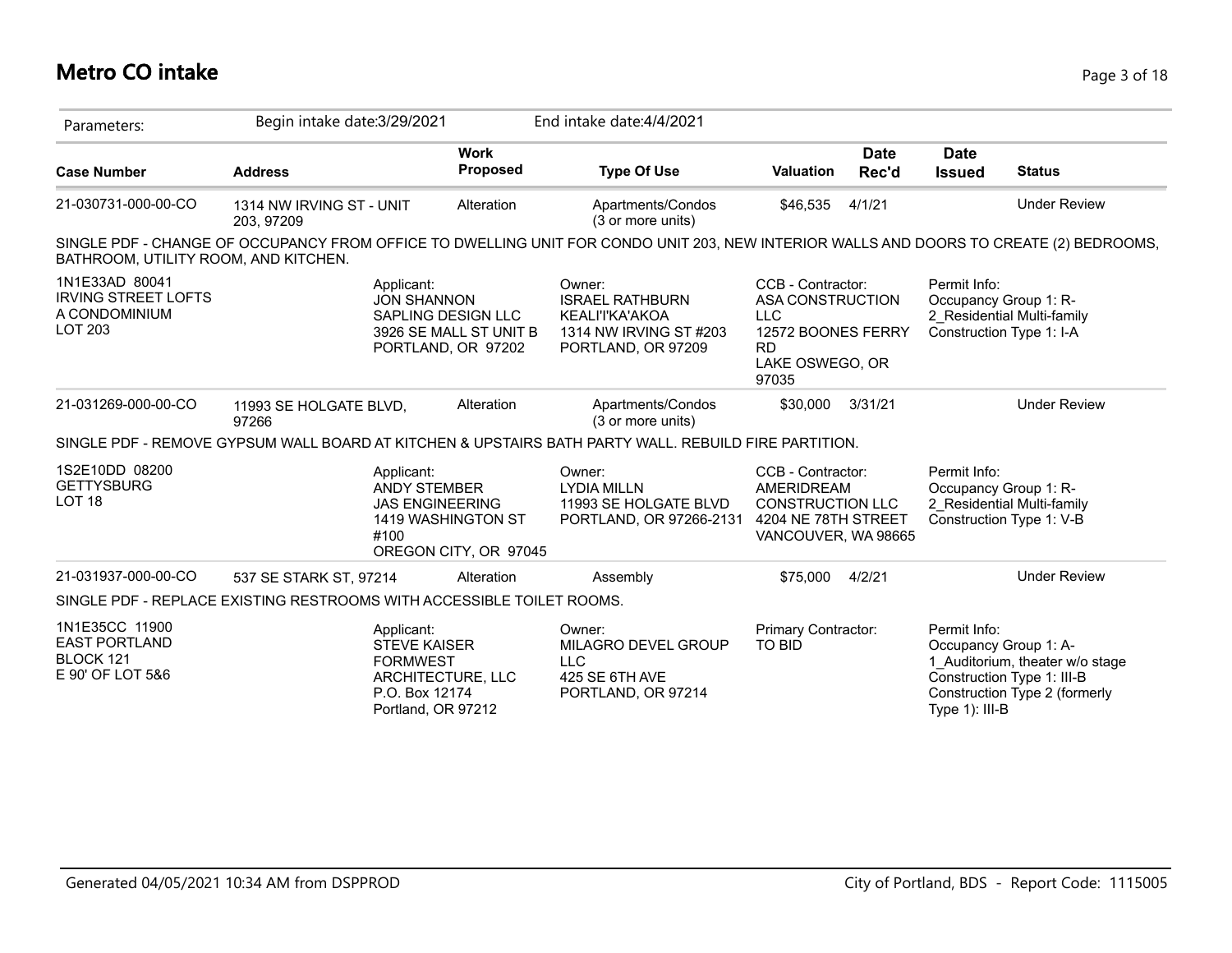### **Metro CO intake** Page 4 of 18

| Parameters:                                                                         | Begin intake date: 3/29/2021                                                                                                            |                                | End intake date: 4/4/2021                                                                                                                                                                    |                                                                                                                     |                      |                                 |                                                                                                                      |
|-------------------------------------------------------------------------------------|-----------------------------------------------------------------------------------------------------------------------------------------|--------------------------------|----------------------------------------------------------------------------------------------------------------------------------------------------------------------------------------------|---------------------------------------------------------------------------------------------------------------------|----------------------|---------------------------------|----------------------------------------------------------------------------------------------------------------------|
| <b>Case Number</b>                                                                  | <b>Address</b>                                                                                                                          | <b>Work</b><br><b>Proposed</b> | <b>Type Of Use</b>                                                                                                                                                                           | <b>Valuation</b>                                                                                                    | <b>Date</b><br>Rec'd | <b>Date</b><br><b>Issued</b>    | <b>Status</b>                                                                                                        |
| 21-029523-000-00-CO                                                                 | 330 SW LINCOLN ST, 97201                                                                                                                | Alteration                     | <b>Business</b>                                                                                                                                                                              | \$121,743                                                                                                           | 3/29/21              |                                 | <b>Under Review</b>                                                                                                  |
| CONCESSION ROOM.                                                                    | SINGLE PDF - TENANT IMPROVEMENT FOR NEW DOG DAY CARE, DEMO INTERIOR WALLS, NEW WALLS TO CREATE OPEN PLAY AREA, DAYCARE AREA,            |                                |                                                                                                                                                                                              |                                                                                                                     |                      |                                 |                                                                                                                      |
| 1S1E03CC 00900<br>SOUTH AUDITORIUM ADD<br><b>BLOCK C</b><br>LOT 1 TL 900            | Applicant:<br><b>DAVID SHEERIN</b><br><b>DAVID SHEERIN</b><br><b>ARCHITECTURE</b><br>2015 NE 38TH AVE<br>PORTLAND, OR 97212             |                                | Owner:<br>PRESCOTT AIRPARK 6720<br><b>LLC</b><br>22 W BIRCH AVE<br>FLAGSTAFF, AZ 86001<br>Owner:<br><b>BELLEMONT INDUSTRIAL</b><br><b>GROUP LLC</b><br>22 W BIRCH AVE<br>FLAGSTAFF, AZ 86001 | CCB - Contractor:<br><b>REGALADO FINISH</b><br><b>SERVICES LLC</b><br>11311 SE 272ND AVE<br><b>BORING, OR 97009</b> |                      | Permit Info:<br>Type $1$ ): V-B | Occupancy Group 1: B Bank,<br>Off., Med.Off., Pub.Bldg.<br>Construction Type 1: V-B<br>Construction Type 2 (formerly |
| 21-029453-000-00-CO                                                                 | 1225 SE GRAND AVE, 97214                                                                                                                | Alteration                     | <b>Business</b>                                                                                                                                                                              | \$40,000                                                                                                            | 3/29/21              |                                 | <b>Under Review</b>                                                                                                  |
|                                                                                     | SINGLE PDF - TENANT IMPROVEMENT WITH CHANGE OF OCCUPANCY FROM M TO B AND M, NEW PARTITION WALLS.                                        |                                |                                                                                                                                                                                              |                                                                                                                     |                      |                                 |                                                                                                                      |
| 1S1E02BC 03600<br><b>EAST PORTLAND</b><br>BLOCK 94<br>LOT 5&6 EXC PT IN ST          | Applicant:<br><b>STEVE KAISER</b><br><b>FORMWEST</b><br>ARCHITECTURE, LLC<br>P.O. Box 12174<br>Portland, OR 97212                       |                                | Owner:<br>SHOGREN BUILDING LLC<br>1335 S WOODBINE RD<br>WEST LINN, OR 97068                                                                                                                  | CCB - Contractor:<br><b>GGC LLC</b><br>4710 N ALBINA<br>PORTLAND, OR 97217                                          |                      | Permit Info:                    | Occupancy Group 1: B Bank,<br>Off., Med.Off., Pub.Bldg.<br>Construction Type 1: V-B                                  |
| 21-032083-000-00-CO                                                                 | 1540 SE BYBEE BLVD, 97202                                                                                                               | Alteration                     | <b>Business</b>                                                                                                                                                                              | \$19,450                                                                                                            | 4/2/21               |                                 | <b>Under Review</b>                                                                                                  |
| SEE 21-032089-MT.                                                                   | SINGLE PDF - NO CHANGE OF OCCUAPANCY - TI FOR NEW TENANT - CREATE COFFEE SERVICE AND SEATING AREAS. ADD GREASE TRAP AND COFFEE ROASTER. |                                |                                                                                                                                                                                              |                                                                                                                     |                      |                                 |                                                                                                                      |
| 1S1E23AB 18800<br>CITY VIEW PK ADD & NO 2<br>BLOCK <sub>8</sub><br>LOT <sub>1</sub> | Applicant:<br><b>SARAH WITTER</b><br>FETCH COFFEE<br>1507 SE MARION ST<br>PORTLAND, OR 97202                                            |                                | Owner:<br>1522 BYBEE INVESTORS<br><b>LLC</b><br>1111 NE FLANDERS ST<br><b>UNIT 206</b>                                                                                                       |                                                                                                                     |                      |                                 |                                                                                                                      |

PORTLAND, OR 97232-2747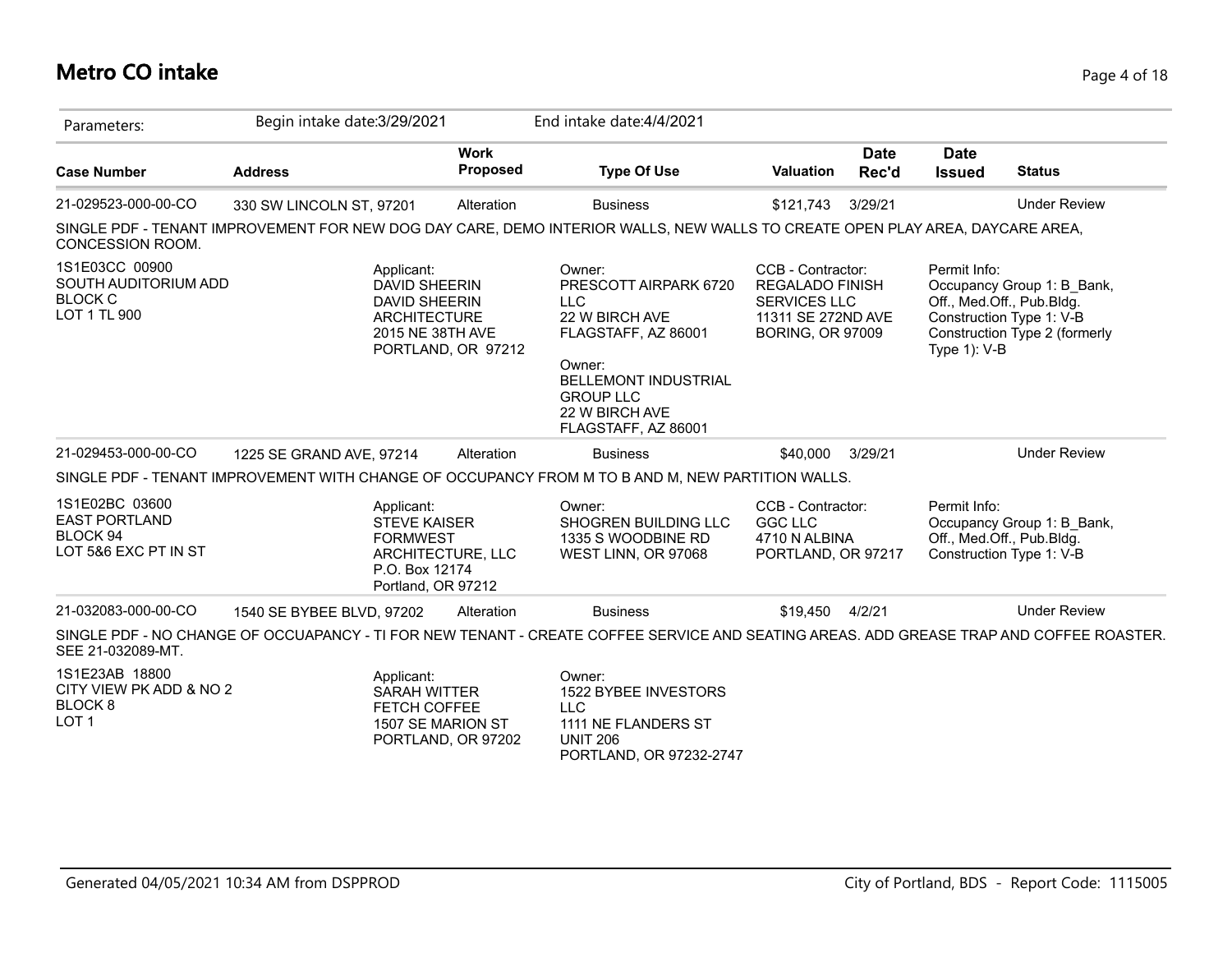# **Metro CO intake** Page 5 of 18

| Parameters:                                                         | Begin intake date: 3/29/2021 |                                                                 |                                                                          | End intake date: 4/4/2021                                                                                                                                                                                                                               |                                                                                                                                          |                      |                              |                                                         |
|---------------------------------------------------------------------|------------------------------|-----------------------------------------------------------------|--------------------------------------------------------------------------|---------------------------------------------------------------------------------------------------------------------------------------------------------------------------------------------------------------------------------------------------------|------------------------------------------------------------------------------------------------------------------------------------------|----------------------|------------------------------|---------------------------------------------------------|
| <b>Case Number</b>                                                  | <b>Address</b>               |                                                                 | <b>Work</b><br><b>Proposed</b>                                           | <b>Type Of Use</b>                                                                                                                                                                                                                                      | <b>Valuation</b>                                                                                                                         | <b>Date</b><br>Rec'd | <b>Date</b><br><b>Issued</b> | <b>Status</b>                                           |
| 20-101101-REV-02-CO                                                 | 336 NE 20TH AVE, 97232       |                                                                 | Alteration                                                               | <b>Business</b>                                                                                                                                                                                                                                         | \$0                                                                                                                                      | 3/30/21              |                              | <b>Under Review</b>                                     |
|                                                                     |                              |                                                                 |                                                                          | SINGLE PDF - REVISION TO CHANGE PARKING LAYOUT, ADD BIKE RACKS AND ALTER LANDSCAPING, CHANGE TO EDGE FLASHING, NORTH ENTRY CORNICE AND<br>SOFFIT FRAMING REVISED, ADD SEISMIC BRACING CALCULATIONS FOR CLOUDS OVER CASEWORK, SEE NARRATIVE FOR DETAILS. |                                                                                                                                          |                      |                              |                                                         |
| 1N1E35DA 02900<br><b>BYRNES ADD</b><br>BLOCK 4<br>LOT <sub>1</sub>  |                              | Applicant:<br><b>ERIC HALL</b><br><b>INC</b><br>EUGENE OR 97402 | ERIC HALL ARCHITECTS<br>116 HWY 99 N, STE 100                            | Owner:<br>OREGONIANS FEDERAL<br><b>CREDIT UNION</b><br>6915 SE LAKE RD<br>MILWAUKIE, OR 97267-2103                                                                                                                                                      | CCB - Contractor:<br>1996 LLC<br>3028 JUDKINS RD #1<br>EUGENE, OR 97403                                                                  |                      |                              |                                                         |
| 21-030572-000-00-CO                                                 | 5512 N MONTANA AVE, 97217    |                                                                 | Alteration                                                               | Educational                                                                                                                                                                                                                                             | \$25,000 3/31/21                                                                                                                         |                      |                              | <b>Under Review</b>                                     |
|                                                                     |                              |                                                                 |                                                                          | SINGLE PDF - TI FOR NEW TENANT - CHANGE OF OCCUPANCY FROM B, S TO B, S, AND E - ADD NEW ACCESSIBLE RESTROOM AND SHOWER.                                                                                                                                 |                                                                                                                                          |                      |                              |                                                         |
| 1N1E15CC 15700                                                      |                              | Applicant:<br><b>KEITH DAILY</b>                                | <b>EMERICK ARCHITECTS</b><br>321 SW 4TH AVE STE 200<br>PORTLAND OR 97204 | Owner:<br>CG OR 1 LLC<br>1503 OFFICERS ROW<br>VANCOUVER, WA 98661                                                                                                                                                                                       | CCB - Contractor:<br>AARON HAKALA<br>A FIVE CONSTRUCTION<br><b>LLC</b><br>1750 SW SKYLINE BLVD<br><b>SUITE 224</b><br>PORTLAND, OR 97221 |                      | Permit Info:                 | Occupancy Group 1: E School<br>Construction Type 1: V-B |
| 20-223461-REV-01-CO                                                 | 809 NE 25TH AVE, 97232       |                                                                 | Alteration                                                               | Factory/Industrial                                                                                                                                                                                                                                      |                                                                                                                                          | $$0$ 4/2/21          |                              | <b>Under Review</b>                                     |
| SINGLE PDF: REVISE FRAMING ABOVE FACTORY AREA FROM TJIS TO TRUSSES. |                              |                                                                 |                                                                          |                                                                                                                                                                                                                                                         |                                                                                                                                          |                      |                              |                                                         |
| 1N1E36BC 11500<br>SULLIVANS ADD<br>BLOCK 30<br>LOT 3-6              |                              | Applicant:<br><b>ZAC HORTON</b><br><b>FASTER PERMITS</b><br>420 | 2000 SW 1ST AVE SUITE<br>PORTLAND, OR 97201                              | Owner:<br><b>FERGUSON FAMILY</b><br><b>INVESTMENTS LLC</b><br>3438 NE DAVIS ST<br>PORTLAND, OR 97232                                                                                                                                                    | CCB - Contractor:<br><b>SPECIAL T</b><br><b>CONSTRUCTION LLC</b><br>7720 SW RAINTREE DR<br>BEAVERTON, OR 97008                           |                      |                              |                                                         |
| 20-191627-DFS-04-CO                                                 | 2075 NW WILSON ST, 97209     |                                                                 | Alteration                                                               | Factory/Industrial                                                                                                                                                                                                                                      | \$20,000                                                                                                                                 | 3/30/21              |                              | <b>Under Review</b>                                     |
| SINGLE PDF - DFS FOR STOREFRONT SYSTEMS.                            |                              |                                                                 |                                                                          |                                                                                                                                                                                                                                                         |                                                                                                                                          |                      |                              |                                                         |
| 1N1E28CA 01200                                                      |                              | Applicant:<br>ANDY TARNASKY<br>1530 SW TAYLOR ST                | <b>R&amp;H CONSTRUCTION</b><br>PORTLAND, OR 97205                        | Owner:<br>MW 2000 WILSON LLC<br>210 SW MORRISON ST<br>#600<br>PORTLAND, OR 97204-3150                                                                                                                                                                   | CCB - Contractor:<br>R & H CONSTRUCTION<br>CO<br>2019 NW WILSON ST<br>PORTLAND, OR 97209                                                 |                      |                              |                                                         |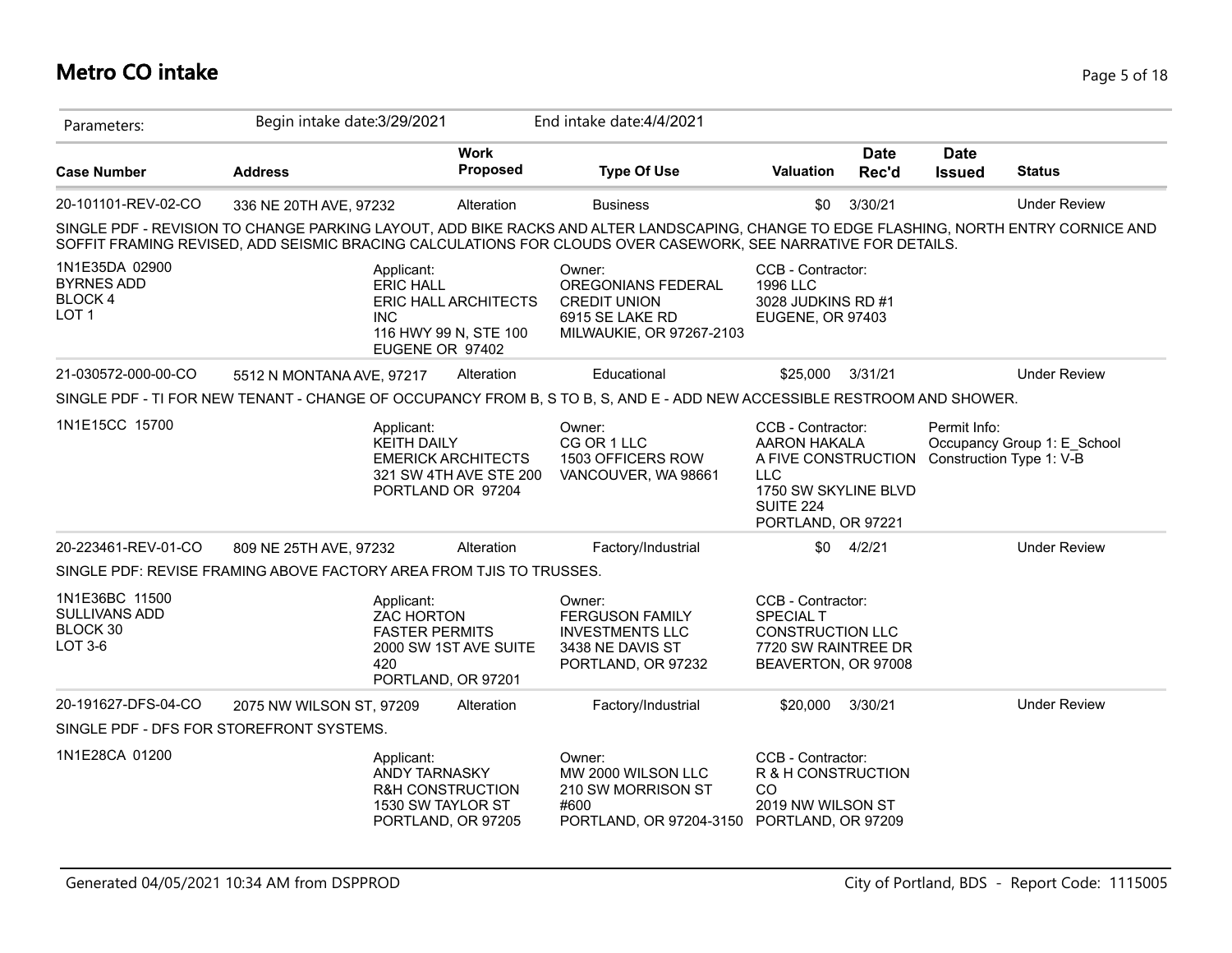# **Metro CO intake** Page 6 of 18

| Parameters:                                                                  | Begin intake date: 3/29/2021  |                                                                                                               | End intake date: 4/4/2021                                                                                                                   |                                                                                                                         |                      |                                                    |                                                                                          |
|------------------------------------------------------------------------------|-------------------------------|---------------------------------------------------------------------------------------------------------------|---------------------------------------------------------------------------------------------------------------------------------------------|-------------------------------------------------------------------------------------------------------------------------|----------------------|----------------------------------------------------|------------------------------------------------------------------------------------------|
| <b>Case Number</b>                                                           | <b>Address</b>                | <b>Work</b><br><b>Proposed</b>                                                                                | <b>Type Of Use</b>                                                                                                                          | <b>Valuation</b>                                                                                                        | <b>Date</b><br>Rec'd | <b>Date</b><br><b>Issued</b>                       | <b>Status</b>                                                                            |
| 19-267072-DFS-22-CO                                                          | 7000 NE AIRPORT WAY,<br>97218 | Alteration                                                                                                    | Institutional                                                                                                                               | \$15,000                                                                                                                | 4/1/21               |                                                    | <b>Under Review</b>                                                                      |
|                                                                              |                               |                                                                                                               | T CORE - Package "A" - DFS-22 - Seismic attachment of equipment - MAU-T-T1TS70-01 and UH-T-101                                              |                                                                                                                         |                      |                                                    |                                                                                          |
| 1N2E08B 00400<br>SECTION 08 1N 2E<br>TL 400 7.39 ACRES<br>SEE SUB ACCOUNTS   |                               | Applicant:<br><b>MIKE COYLE</b><br><b>FASTER PERMITS</b><br>2000 SW 1ST AVE, STE<br>420<br>PORTLAND, OR 97201 | Owner:<br>PORT OF PORTLAND<br>PO BOX 3529<br>PORTLAND, OR 97208-3529                                                                        | CCB - Contractor:<br><b>HOFFMAN SKANSKA</b><br><b>LLC</b><br>389 INTERPACE<br>PARKWAY 5TH FLOOR<br>PARSIPPANY, NJ 07054 |                      |                                                    |                                                                                          |
| 21-029281-000-00-CO                                                          | 7807 SE 13TH AVE, 97202       | Alteration                                                                                                    | Mercantile                                                                                                                                  | \$140,000 3/29/21                                                                                                       |                      |                                                    | <b>Under Review</b>                                                                      |
|                                                                              |                               |                                                                                                               | SINGLE PDF - TENANT IMPROVEMENT FOR FIRST TIME TENANT FOR SPORTING GOODS STORE. INCLUDES NEW WALLS AND ACCESSIBLE RESTROOM.                 |                                                                                                                         |                      |                                                    |                                                                                          |
| 1S1E23CA 17400<br><b>CITY VIEW PK</b><br><b>BLOCK4</b><br><b>LOT 1&amp;2</b> |                               | Applicant:<br><b>RYAN PICKREL</b><br><b>FASTER PERMITS</b><br>2000 SW 1ST AVE #420<br>PORTLAND OR 97201       | Owner:<br>SELLWOOD MIXED-USE<br><b>LLC</b><br>560 1ST ST #104<br>LAKE OSWEGO, OR 97034                                                      | CCB - Contractor:<br>JF CONSTRUCTION<br><b>COMPANY</b><br>560 FIRST ST STE 104<br>LAKE OSWEGO, OR<br>97034              |                      | Permit Info:<br>Service Station<br>Type $1$ ): V-A | Occupancy Group 1: M_Store,<br>Construction Type 1: V-A<br>Construction Type 2 (formerly |
| 21-027011-000-00-CO                                                          | 7215 SW GARDEN HOME RD        | Alteration                                                                                                    | Mercantile                                                                                                                                  | \$2,020,052 3/29/21                                                                                                     |                      |                                                    | <b>Under Review</b>                                                                      |
| 'B' TO BE SEPARATE; w/21-027015-MT                                           |                               |                                                                                                               | PDOX PS - FACADE RENOVATION TO INCLUDE NEW STOREFRONT, AND NEW METAL ROOF; TI'S FOR TENANT SPACES 'A' AND 'C' INCLUDED; TI FOR TENANT SPACE |                                                                                                                         |                      |                                                    |                                                                                          |
| 1S124DB01000<br>SCHOMACKER'S SUBDIVISION, LOT 2, ACRES<br>.86                |                               | Applicant:<br><b>ZAC HORTON</b><br><b>FASTER PERMITS</b><br>2000 SW 1ST AVE, STE<br>420<br>PORTLAND OR 97201  | Owner:<br><b>GARDEN HOME</b><br><b>ENTERPRISES INC</b><br>7410 SW OLESON ROAD<br>PORTLAND, OR 97223                                         | CCB - Contractor:<br>PSR WEST COAST<br><b>BUILDERS INC</b><br>3458 MT DIABLO BLVD<br>LAFAYETTE, CA 94549                |                      | Permit Info:<br>Service Station                    | Occupancy Group 1: M Store,<br>Construction Type 1: III-B                                |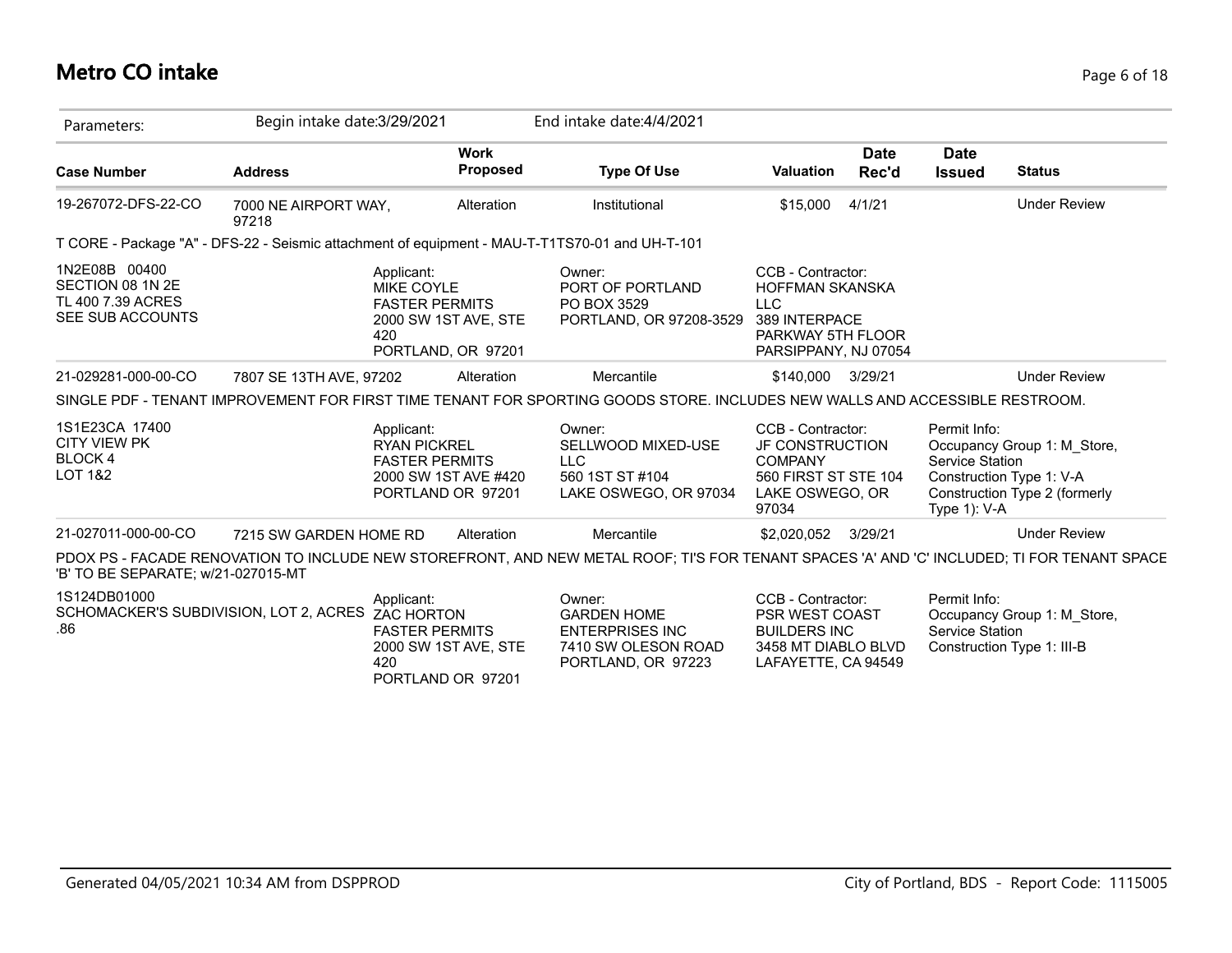# **Metro CO intake** Page 7 of 18

| Parameters:                                                                                     | Begin intake date: 3/29/2021             |                                                                                                           |                                            | End intake date: 4/4/2021                                                                                                                                                                                                                                                             |                                                                                                                                                                |                      |                              |                                                                                 |
|-------------------------------------------------------------------------------------------------|------------------------------------------|-----------------------------------------------------------------------------------------------------------|--------------------------------------------|---------------------------------------------------------------------------------------------------------------------------------------------------------------------------------------------------------------------------------------------------------------------------------------|----------------------------------------------------------------------------------------------------------------------------------------------------------------|----------------------|------------------------------|---------------------------------------------------------------------------------|
| <b>Case Number</b>                                                                              | <b>Address</b>                           |                                                                                                           | <b>Work</b><br><b>Proposed</b>             | <b>Type Of Use</b>                                                                                                                                                                                                                                                                    | Valuation                                                                                                                                                      | <b>Date</b><br>Rec'd | <b>Date</b><br><b>Issued</b> | <b>Status</b>                                                                   |
| 20-223219-REV-01-CO                                                                             | 10251 NE CASCADES PKY -<br>Bldg J, 97220 |                                                                                                           | Alteration                                 | Mercantile                                                                                                                                                                                                                                                                            | \$0                                                                                                                                                            | 3/31/21              |                              | <b>Under Review</b>                                                             |
| SINGLE PDF: REVISION TO REQUIRE STRUCTURAL SPECIAL INSPECTIONS.                                 |                                          |                                                                                                           |                                            |                                                                                                                                                                                                                                                                                       |                                                                                                                                                                |                      |                              |                                                                                 |
| 1N2E15 00100                                                                                    |                                          | Applicant:<br>PAMELA DEEGAN<br><b>WESTERN</b><br><b>CONSTRUCTION</b>                                      | 2300 E 3RD LOOP #110<br>VANCOUVER WA 98661 | Owner:<br>PORT OF PORTLAND<br>PO BOX 3529<br>PORTLAND, OR 97208-3529                                                                                                                                                                                                                  | CCB - Contractor:<br>PAT BRADY<br><b>WESTERN</b><br><b>CONSTRUCTION</b><br>SERVICES INC A CORP<br>OF WA<br>2300 E 3RD LOOP SUITE<br>110<br>VANCOUVER, WA 98661 |                      |                              |                                                                                 |
| 20-214448-DFS-01-CO                                                                             | 625 NW EVERETT ST, 97209                 |                                                                                                           | Alteration                                 | Storage                                                                                                                                                                                                                                                                               | \$12,000                                                                                                                                                       | 3/30/21              | 3/30/21                      | Issued                                                                          |
| DFS 01- Steel Stud Framing                                                                      |                                          |                                                                                                           |                                            |                                                                                                                                                                                                                                                                                       |                                                                                                                                                                |                      |                              |                                                                                 |
| 1N1E34CB 05300<br><b>COUCHS ADD</b><br>BLOCK 47<br>E 50' OF LOT 2&3<br>POTENTIAL ADDITIONAL TAX |                                          | Applicant:<br>Nick Kurkov<br>CO OREGON<br>2905 SW 1st Ave                                                 | <b>WALSH CONSTRUCTION</b>                  | Owner:<br><b>EVERETT STATION LOFTS</b><br><b>LLC</b><br>250 3RD AVE N #400<br>MINNEAPOLIS, MN 55401                                                                                                                                                                                   | CCB - Contractor:<br><b>TOM MITCHELL</b><br><b>WALSH</b><br><b>CONSTRUCTION CO</b><br><b>OREGON</b><br>2905 SW 1ST AVE<br>PORTLAND, OR 97201-<br>4705          |                      | Permit Info:                 | Occupancy Group 1: R-<br>2 Residential Multi-family<br>Construction Type 1: V-A |
| 21-029589-000-00-CO                                                                             | 11550 NE AIRPORT WAY,<br>97220           |                                                                                                           | Alteration                                 | Utility                                                                                                                                                                                                                                                                               | \$75,000                                                                                                                                                       | 4/2/21               |                              | <b>Under Review</b>                                                             |
|                                                                                                 |                                          |                                                                                                           |                                            | SINGLE PDF - PERSONAL WIRELESS SERVICE FACILITY - WIRELESS ROOFTOP - APPLICATION #3 - REPLACE (6) ANTENNAS, REMOVE (9) RRU'S, INSTALL (6) RRUS,<br>REPLACE (3) HYBRID CABLES, REMOVE (27) SPRINT COAX, INSTALL (9) FIBER JUMPERS,REMOVE (2) CABINETS AND INSTALL (2) EQUIPMENT RACKS. |                                                                                                                                                                |                      |                              |                                                                                 |
| 1N2E15DB 01700<br>SIVERS INDUSTRIAL PARK<br><b>BLOCK 5 TL 1700</b>                              |                                          | Applicant:<br><b>SARAH SKREEN</b><br>T-MOBILE WEST, LLC<br><b>SUITE P#313</b><br>LAKE OSWEGO, OR<br>97035 | 3 MONROE PARKWAY,                          | Owner:<br><b>DELTA INN INC</b><br>9930 N WHITAKER RD<br>PORTLAND, OR 97217                                                                                                                                                                                                            | Primary Contractor:<br><b>TO BID</b>                                                                                                                           |                      |                              |                                                                                 |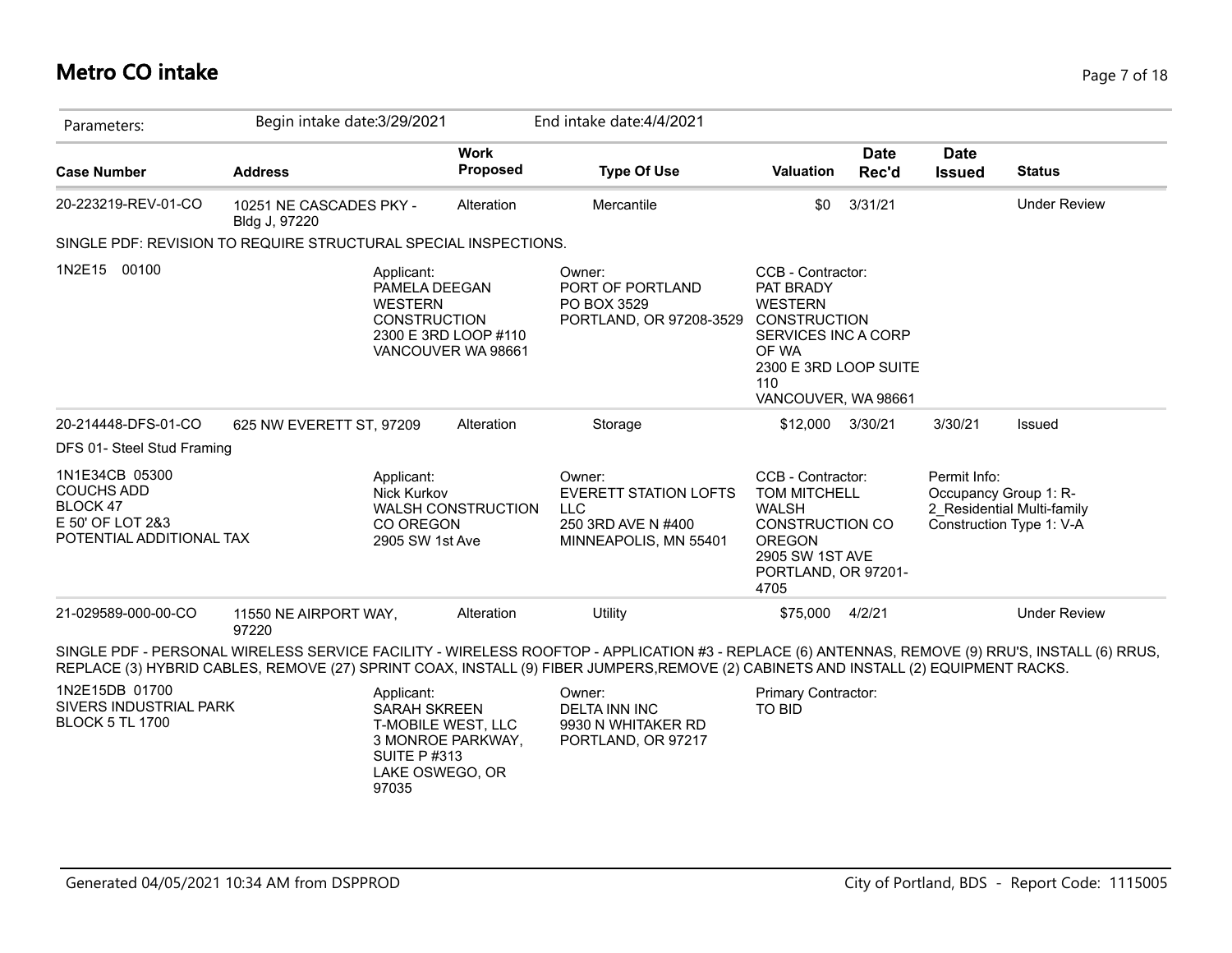### **Metro CO intake** Page 8 of 18

| Parameters:                                                                                                                                                                                         | Begin intake date: 3/29/2021 |                                                                                                                                |                                             | End intake date: 4/4/2021                                                                                                                                                                                                                                                               |                                                                                                                                    |                      |                              |                                                         |
|-----------------------------------------------------------------------------------------------------------------------------------------------------------------------------------------------------|------------------------------|--------------------------------------------------------------------------------------------------------------------------------|---------------------------------------------|-----------------------------------------------------------------------------------------------------------------------------------------------------------------------------------------------------------------------------------------------------------------------------------------|------------------------------------------------------------------------------------------------------------------------------------|----------------------|------------------------------|---------------------------------------------------------|
| <b>Case Number</b>                                                                                                                                                                                  | <b>Address</b>               |                                                                                                                                | <b>Work</b><br>Proposed                     | <b>Type Of Use</b>                                                                                                                                                                                                                                                                      | <b>Valuation</b>                                                                                                                   | <b>Date</b><br>Rec'd | <b>Date</b><br><b>Issued</b> | <b>Status</b>                                           |
| 21-031424-000-00-CO                                                                                                                                                                                 | 2421 SE ORANGE AVE, 97214    |                                                                                                                                | Alteration                                  | Utility                                                                                                                                                                                                                                                                                 | \$3,000                                                                                                                            | 4/1/21               |                              | <b>Under Review</b>                                     |
| SINGLE PDF - CONCRETE PAD FOR NEW GENERATOR                                                                                                                                                         |                              |                                                                                                                                |                                             |                                                                                                                                                                                                                                                                                         |                                                                                                                                    |                      |                              |                                                         |
| 1S1E02CD 07900<br><b>LADDS ADD</b><br>BLOCK 4<br>INC VAC ALLEY ADJ NELY 20' OF LOT 4&5<br>INC VAC ALLEY ADJ LOT 6-35                                                                                |                              | Applicant:<br><b>JASON MORRIS</b><br><b>TEAM ELECTRIC</b><br><b>COMPANY</b>                                                    | 9400 SE CLACKAMAS RD<br>CLACKAMAS, OR 97015 | Owner:<br><b>SCHOOL DISTRICT NO 1</b><br>PO BOX 3107<br>PORTLAND, OR 97208-3107                                                                                                                                                                                                         | CCB - Contractor:<br>michael trusheim<br><b>TEAM ELECTRIC CO</b><br>9400 SE CLACKAMAS<br><b>RD</b><br>CLACKAMAS, OR 97015-<br>9703 |                      | Permit Info:                 | Occupancy Group 1: E School<br>Construction Type 1: I-A |
| 21-030375-000-00-CO                                                                                                                                                                                 | 5265 NE 42ND AVE, 97218      |                                                                                                                                | Alteration                                  | Utility                                                                                                                                                                                                                                                                                 | \$15,000                                                                                                                           | 4/1/21               |                              | <b>Under Review</b>                                     |
| BATTERY CABINET W/ ANCILLARY EQUIPMENT, (2) HCS 2.0 JUNCTION BOXES.                                                                                                                                 |                              |                                                                                                                                |                                             | SINGLE PDF - PERSONAL WIRELESS SERVICE FACILITY - WIRELESS TOWER - APPLICATION #3 - GROUDN WORK ONLY - TOWER IS IN R.O.W. AND WORK ON<br>TOWER WILL BE UNDER SEPARATE PERMIT. GROUND WORK: REMOVE: (2) EQUIPMENT CABINETS W/ ANCILLARY EQUIPMENT. INSTALL: (1) POWER CABINET, (1)       |                                                                                                                                    |                      |                              |                                                         |
| 1N1E24AA 10900<br>KILLINGSWORTH AVE ADD<br>BLOCK 10<br>LOT <sub>1</sub>                                                                                                                             |                              | Applicant:<br><b>BRENT SUTTEN</b><br><b>ENGINEERS</b><br><b>DR</b><br>PORTLAND, OR 97223                                       | SYNERGY ADVANTAGE<br>11868 SE MORNING HILL  | Owner:<br><b>NALC BRANCH 82</b><br>5265 NE 42ND AVE<br>PORTLAND, OR 97218                                                                                                                                                                                                               | Primary Contractor:<br><b>TO BID</b>                                                                                               |                      |                              |                                                         |
| 21-028016-000-00-CO                                                                                                                                                                                 | 15660 N LOMBARD ST, 97203    |                                                                                                                                | Alteration                                  | Utility                                                                                                                                                                                                                                                                                 | \$75,000                                                                                                                           | 3/31/21              |                              | <b>Under Review</b>                                     |
| <b>EQUIPMENT RACKS.</b>                                                                                                                                                                             |                              |                                                                                                                                |                                             | SINGLE PDF - PERSONAL WIRELESS SERVICE FACILITY - WIRELESS ROOFTOP - APPLICATION #3 - REPLACE (6) ANTENNAS, REPLACE (6) RRU'S, REPLACE (3)<br>HYBRID CABLES, REMOVE (27) SPRINT COAX. INSTALL (9) FIBER JUMPERS,REMOVE ALL EXISTING SPRINT EQUIPMENT REMOVE (2) CABNETS AND INSTALL (2) |                                                                                                                                    |                      |                              |                                                         |
| 2N1W23D 00300<br>RIVERGATE INDUSTRIAL DIS<br><b>BLOCK 12 TL 300</b><br>LAND & IMPS SEE R646382 (R708882412) &<br>R653894 (R708882414) FOR MACH & EQUIP &<br>SEE R653892 (R708882413) FOR OTHER IMPS |                              | Applicant:<br><b>SARAH SKREEN</b><br>T-MOBILE WEST, LLC<br>3 MONROE PARKWAY,<br><b>SUITE P#313</b><br>LAKE OSWEGO, OR<br>97035 |                                             | Owner:<br>PORT OF PORTLAND<br>1300 SW 5TH AVE #2705<br>PORTLAND, OR 97201                                                                                                                                                                                                               | Primary Contractor:<br><b>TO BID</b>                                                                                               |                      |                              |                                                         |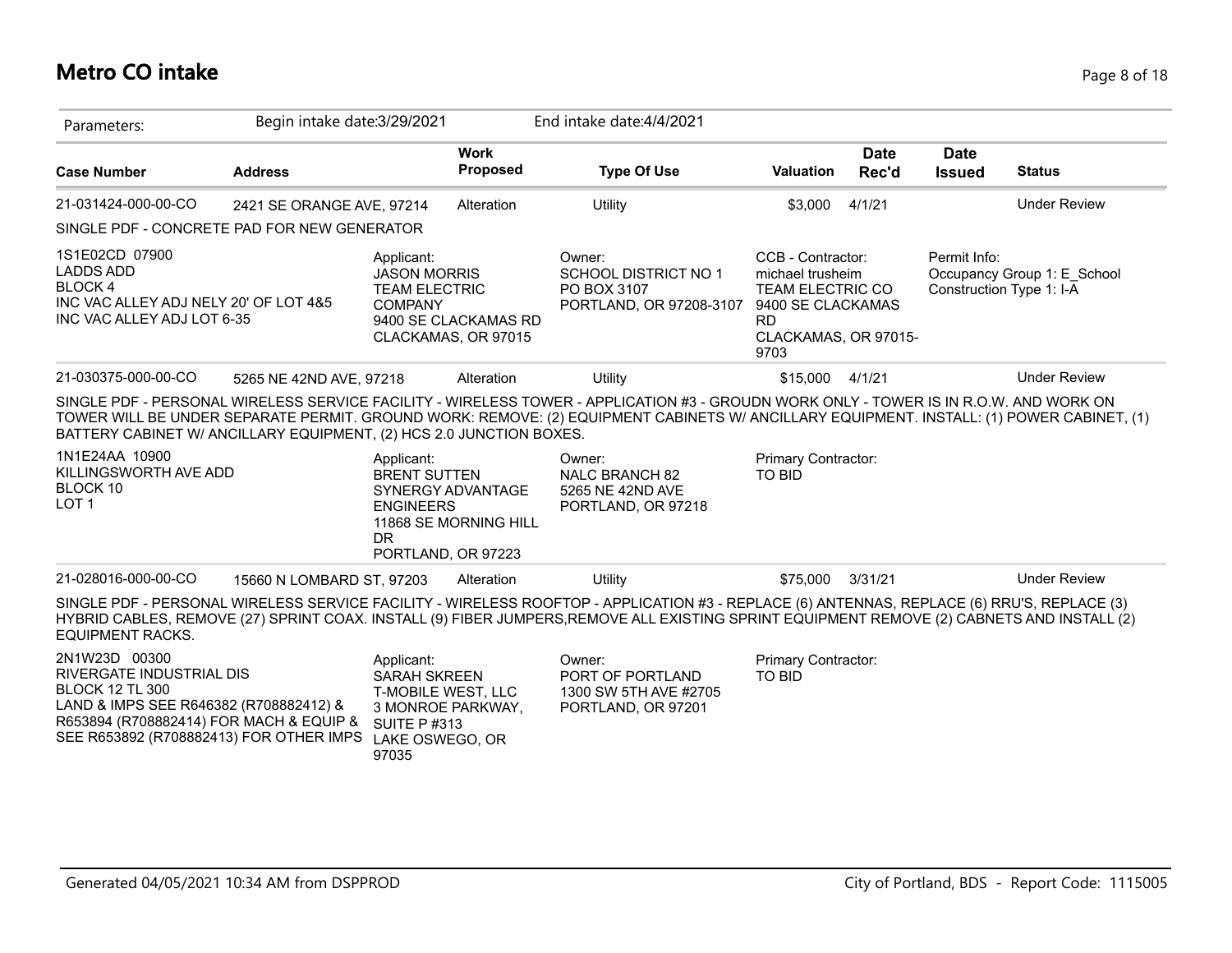# **Metro CO intake** Page 9 of 18

| Parameters:                                                                                                                                                         | Begin intake date: 3/29/2021  |                                                                                                                                |                         | End intake date: 4/4/2021                                                                                                                                                                                                                                                                    |                                                                                                                              |                      |                              |                                                                                 |
|---------------------------------------------------------------------------------------------------------------------------------------------------------------------|-------------------------------|--------------------------------------------------------------------------------------------------------------------------------|-------------------------|----------------------------------------------------------------------------------------------------------------------------------------------------------------------------------------------------------------------------------------------------------------------------------------------|------------------------------------------------------------------------------------------------------------------------------|----------------------|------------------------------|---------------------------------------------------------------------------------|
| <b>Case Number</b>                                                                                                                                                  | <b>Address</b>                |                                                                                                                                | <b>Work</b><br>Proposed | <b>Type Of Use</b>                                                                                                                                                                                                                                                                           | <b>Valuation</b>                                                                                                             | <b>Date</b><br>Rec'd | <b>Date</b><br><b>Issued</b> | <b>Status</b>                                                                   |
| 21-026810-000-00-CO                                                                                                                                                 | 2545 E BURNSIDE ST, 97214     |                                                                                                                                | Alteration              | Utility                                                                                                                                                                                                                                                                                      | \$75,000                                                                                                                     | 3/31/21              |                              | <b>Under Review</b>                                                             |
|                                                                                                                                                                     |                               |                                                                                                                                |                         | SINGLE PDF - PERSONAL WIRELESS SERVICE FACILITY - WIRELESS ROOFTOP - APPLICATION #3 - REPLACE (6) ANTENNAS, REMOVE (9) RRU'S, INSTALL 6) RRU'S,<br>REPLACE (3) HYBRID CABLES, REMOVE (27) SPRINT COAX CABLES, INSTALL (9) FIBER JUMPERS, REMOVE (2) CABNETS AND INSTALL (2) EQUIPMENT RACKS. |                                                                                                                              |                      |                              |                                                                                 |
| 1N1E36CB 05100<br><b>ETNA</b><br><b>BLOCK5</b><br>S 17.5' OF LOT 1&2<br>E 10' OF LOT 15 EXC PT IN ST, LOT 16 EXC PT SUITE P #313<br>IN ST, POTENTIAL ADDITIONAL TAX |                               | Applicant:<br><b>SARAH SKREEN</b><br>T-MOBILE WEST, LLC<br>3 MONROE PARKWAY,<br>LAKE OSWEGO, OR<br>97035                       |                         | Owner:<br><b>REACH DRESDEN LLC</b><br>4150 S MOODY AVE<br>PORTLAND, OR 97239-4417                                                                                                                                                                                                            | Primary Contractor:<br><b>TO BID</b>                                                                                         |                      |                              |                                                                                 |
| 21-016605-000-00-CO                                                                                                                                                 | 8235 NE AIRPORT WAY,<br>97220 |                                                                                                                                | Alteration              | Utility                                                                                                                                                                                                                                                                                      | \$75,000                                                                                                                     | 3/31/21              |                              | <b>Under Review</b>                                                             |
|                                                                                                                                                                     |                               |                                                                                                                                |                         | SINGLE PDF - PERSONAL WIRELESS SERVICE FACILITY - WIRELESS ROOFTOP - APPLICATION #3 - REPLACE (6) ANTENNAS, REPLACE (6) RRU'S, REPLACE (3)<br>HYBRID CABLES, REMOVE (27) SPRINT COAX CABLES, AND REPLACE (2) EQUIPMENT CABINETS.                                                             |                                                                                                                              |                      |                              |                                                                                 |
| 1N2E09C 00700<br>SECTION 09 1N 2E<br>TL 700 7.27 ACRES                                                                                                              |                               | Applicant:<br><b>HANNAH KAMPH</b><br><b>T-MOBILE WESTT LLC</b><br>3 MONROE PARKWAY,<br>WUITE P 313<br>LAKE OSWEGO, OR<br>97035 |                         | Owner:<br>PORT OF PORTLAND<br>8235 NE AIRPORT WAY<br>PORTLAND, OR 97220                                                                                                                                                                                                                      | Primary Contractor:<br><b>TO BID</b>                                                                                         |                      |                              |                                                                                 |
| Total # of CO Alteration permit intakes:22                                                                                                                          |                               |                                                                                                                                |                         |                                                                                                                                                                                                                                                                                              |                                                                                                                              |                      |                              | Total valuation of CO Alteration permit intakes: \$2,917,780                    |
| 21-031737-000-00-CO                                                                                                                                                 | 10325 NE HANCOCK ST,<br>97220 |                                                                                                                                | Demolition              | Utility                                                                                                                                                                                                                                                                                      | \$8,000                                                                                                                      | 4/2/21               |                              | <b>Under Review</b>                                                             |
| SINGLE PDF - DEMOLISH SWIMMING POOL.                                                                                                                                |                               |                                                                                                                                |                         |                                                                                                                                                                                                                                                                                              |                                                                                                                              |                      |                              |                                                                                 |
| 1N2E27CC 03900<br>SECTION 27 1N 2E<br>TL 3900 2.07 ACRES                                                                                                            |                               | Applicant:<br>RAPHAEL GOODBLATT<br>AHHA ARCHITECT INC<br>6663 SW BEAVERTON<br>HILLSDALE HWY #222<br>PORTLAND, OR 97225         |                         | Owner:<br><b>HANCOCK EAST</b><br>APARTMENTS LLC<br>14015 SE STARK ST<br>PORTLAND, OR 97233                                                                                                                                                                                                   | CCB - Contractor:<br><b>CRAIG A YOUNG</b><br><b>PINACLE</b><br><b>CONSTRUCTION INC</b><br>661 SE 162ND<br>PORTLAND, OR 97233 |                      | Permit Info:                 | Occupancy Group 1: R-<br>2 Residential Multi-family<br>Construction Type 1: V-B |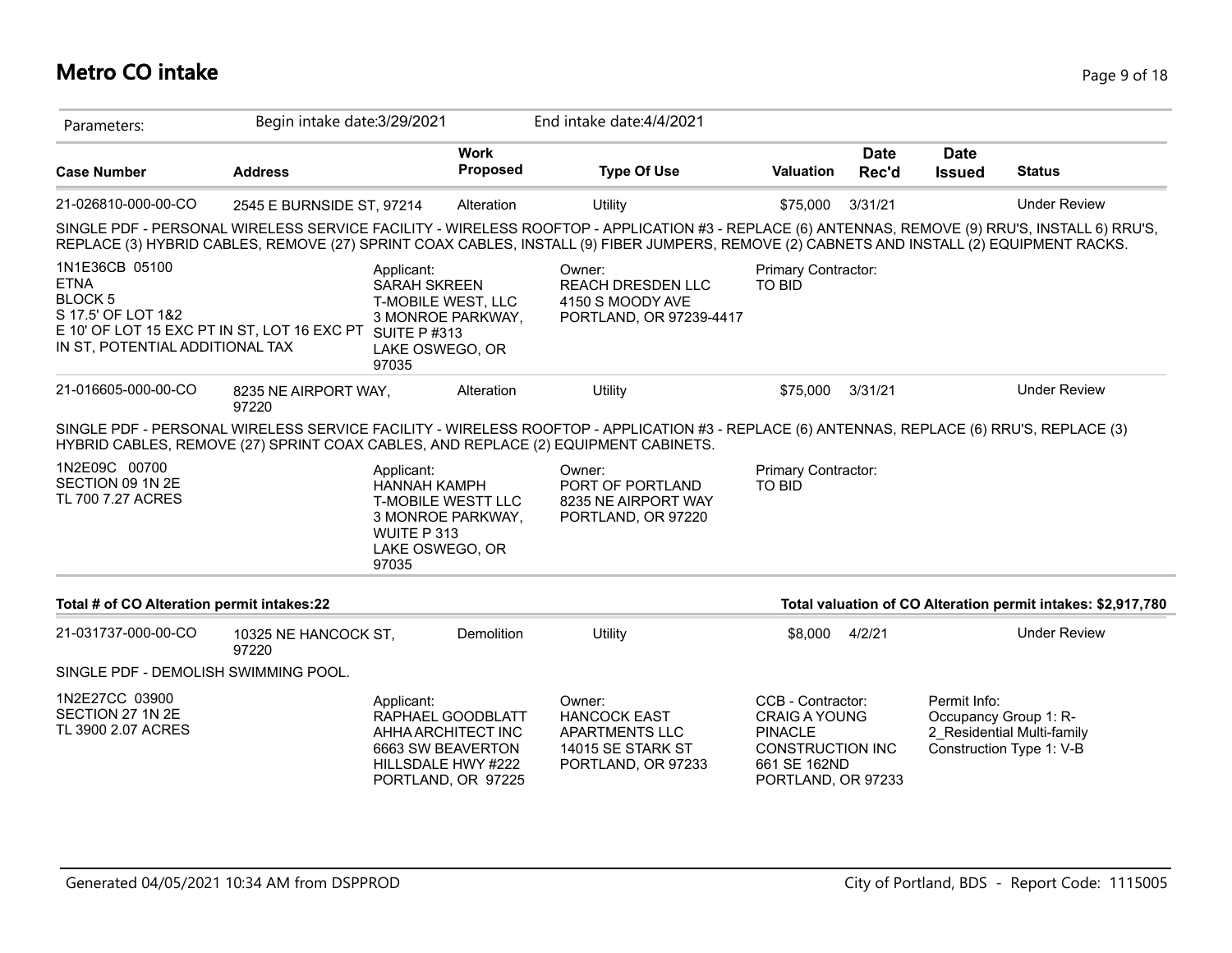### **Metro CO intake** Page 10 of 18

| Parameters:                                                                | Begin intake date: 3/29/2021 |                                                                                                                                        | End intake date: 4/4/2021                                                                                                                                                                                                                                                                                                                                                                                                |                                                                                                                    |                      |                                      |                                                          |
|----------------------------------------------------------------------------|------------------------------|----------------------------------------------------------------------------------------------------------------------------------------|--------------------------------------------------------------------------------------------------------------------------------------------------------------------------------------------------------------------------------------------------------------------------------------------------------------------------------------------------------------------------------------------------------------------------|--------------------------------------------------------------------------------------------------------------------|----------------------|--------------------------------------|----------------------------------------------------------|
| <b>Case Number</b>                                                         | <b>Address</b>               | <b>Work</b><br><b>Proposed</b>                                                                                                         | <b>Type Of Use</b>                                                                                                                                                                                                                                                                                                                                                                                                       | <b>Valuation</b>                                                                                                   | <b>Date</b><br>Rec'd | <b>Date</b><br><b>Issued</b>         | <b>Status</b>                                            |
| 21-025705-000-00-CO                                                        | 7005 NE MARINE DR, 97218     | Demolition                                                                                                                             | Utility                                                                                                                                                                                                                                                                                                                                                                                                                  | \$74,010                                                                                                           | 3/30/21              |                                      | <b>Under Review</b>                                      |
| RIVER.                                                                     |                              |                                                                                                                                        | SINGLE PDF - REMOVE (54) STEEL PILINGS AND (14) TIMBER PILINGS FROM THE COLUMBIA RIVER. NO WORK WILL BE PERFORMED ON THE LAND SIDE OF THE                                                                                                                                                                                                                                                                                |                                                                                                                    |                      |                                      |                                                          |
| 1N2E05 00103<br><b>UPLAND# R532669</b><br>MB X # BH0669<br><b>FLOATING</b> |                              | Applicant:<br><b>KEITH KROEGER</b><br><b>GEOSYNTEC</b><br><b>CONSULTANTS</b><br>621 SW MORRISON ST.,<br>SUITE 600<br>PORTLAND OR 97205 | Owner:<br><b>BRIAN M BLOUNT</b><br>660 SW 83RD AVE<br>PORTLAND, OR 97225<br>Owner:<br>LESLIE M BLOUNT<br>660 SW 83RD AVE<br>PORTLAND, OR 97225<br>Owner:<br>PORT OF PORTLAND<br>PO BOX 3529<br>PORTLAND, OR 97208-3529<br>Owner:<br><b>CASCADE PACIFIC</b><br><b>COUNCIL</b><br>2145 SW NAITO PKWY<br>PORTLAND, OR 97201-5103<br>Owner:<br><b>BOY SCOUTS OF AMERICA</b><br>2145 SW NAITO PKWY<br>PORTLAND, OR 97201-5103 | CCB - Contractor:<br>HME CONSTRUCTION<br><b>INC</b><br>6801 NW OLD LOWER<br><b>RIVER RD</b><br>VANCOUVER, WA 98660 |                      | Permit Info:<br>Garage\Utility Misc. | Occupancy Group 1: U Private<br>Construction Type 1: V-B |

**Total # of CO Demolition permit intakes:2 Total valuation of CO Demolition permit intakes: \$82,010**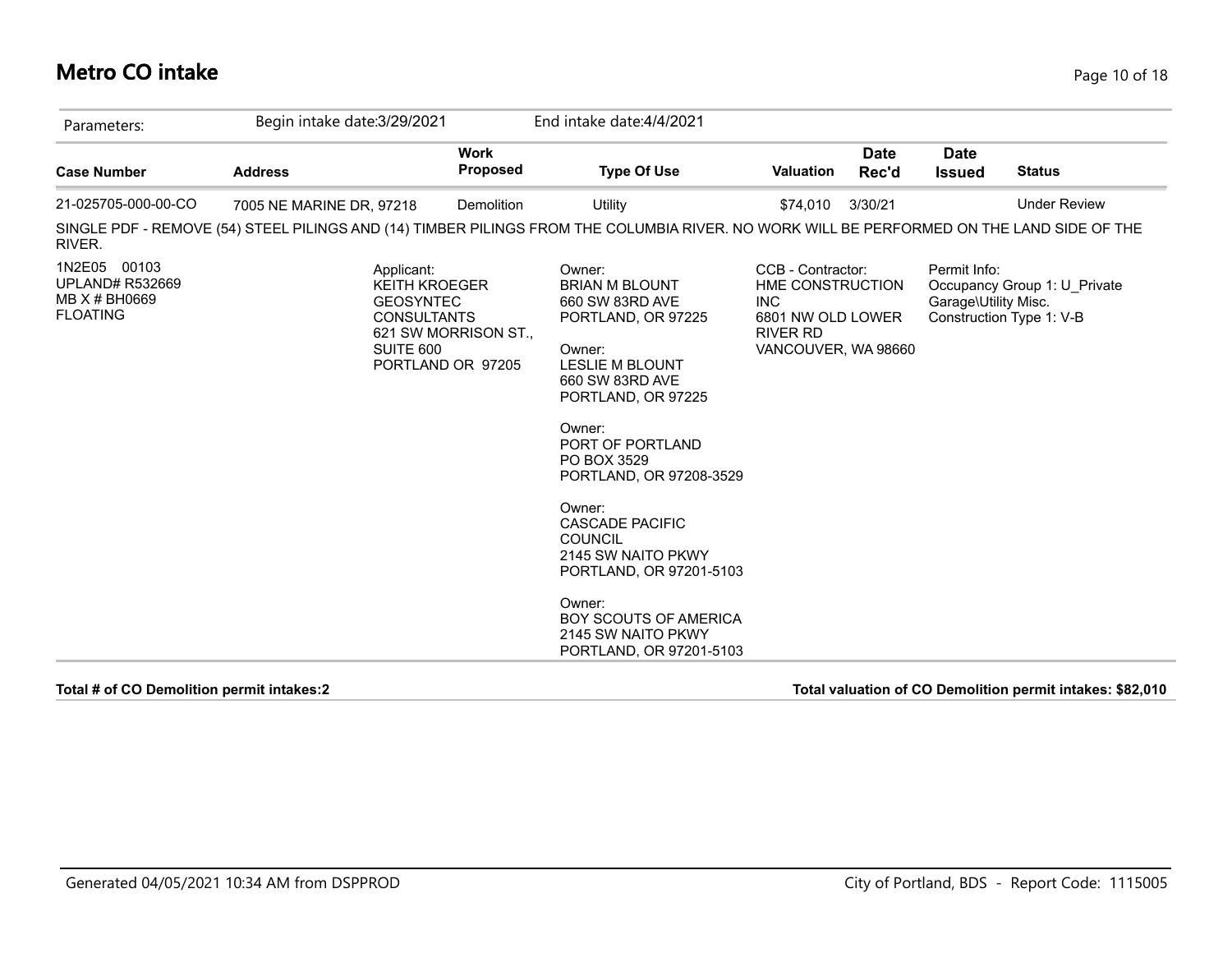### **Metro CO intake** Page 11 of 18

| Parameters:                                                    | Begin intake date: 3/29/2021                                                                                                            |                                            | End intake date: 4/4/2021                                                                                            |                                                                                                                                                |                      |                              |                                                                                                                   |
|----------------------------------------------------------------|-----------------------------------------------------------------------------------------------------------------------------------------|--------------------------------------------|----------------------------------------------------------------------------------------------------------------------|------------------------------------------------------------------------------------------------------------------------------------------------|----------------------|------------------------------|-------------------------------------------------------------------------------------------------------------------|
| <b>Case Number</b>                                             | <b>Address</b>                                                                                                                          | <b>Work</b><br><b>Proposed</b>             | <b>Type Of Use</b>                                                                                                   | <b>Valuation</b>                                                                                                                               | <b>Date</b><br>Rec'd | <b>Date</b><br><b>Issued</b> | <b>Status</b>                                                                                                     |
| 19-266950-DFS-04-CO                                            | 2871 SE DIVISION ST, 97202                                                                                                              | <b>New Construction</b>                    | Apartments/Condos<br>(3 or more units)                                                                               | \$50,000                                                                                                                                       | 3/29/21              |                              | <b>Under Review</b>                                                                                               |
| 28 DIVISION - DFS-04 - Terracotta cladding                     |                                                                                                                                         |                                            |                                                                                                                      |                                                                                                                                                |                      |                              |                                                                                                                   |
| 1S1E01CC 04500                                                 | Applicant:<br><b>DAN WILLIAMS</b><br><b>FASTER PERMITS</b><br>420                                                                       | 2000 SW 1ST AVE SUITE<br>PORTLAND OR 97201 | Owner:<br>DIVISION 28 LLC<br>PO BOX 492268<br>LOS ANGELES, CA 90049-<br>8268                                         | CCB - Contractor:<br><b>TRUEBECK</b><br><b>CONSTRUCTION INC</b><br>951 MARINERS ISLAND<br><b>BLVD 700</b><br>SAN MATEO, CA 94404               |                      |                              |                                                                                                                   |
| 21-031962-000-00-CO                                            | 1516 NE HANCOCK ST, 97212                                                                                                               | <b>New Construction</b>                    | Apartments/Condos<br>(3 or more units)                                                                               | \$20,028                                                                                                                                       | 4/2/21               |                              | <b>Under Review</b>                                                                                               |
|                                                                | SINGLE PDF - CONSTRUCT A DETACHED ACCESSORY STRUCTURE CONTAINING MAIL ROOM AND PRIVATE RESTROOM FOR USE BY MAINTANENCE STAFF.           |                                            |                                                                                                                      |                                                                                                                                                |                      |                              |                                                                                                                   |
| 1N1E26DC 10800<br><b>HOLLADAYS ADD</b><br>BLOCK 260<br>LOT 1&2 | Applicant:<br><b>DAVID MULLENS</b><br><b>GROUP LLC</b><br>735 SW 158TH AVE                                                              | HOFF CONSTRUCTION<br>BEAVERTON OR 97006    | Owner:<br><b>IRVINGTON GARDEN</b><br>APARTMENTS LLC<br>13467 NW COUNTRYVIEW<br><b>WAY</b><br>PORTLAND, OR 97229-4467 | CCB - Contractor:<br><b>SK HOFF</b><br><b>CONSTRUCTION LLC</b><br>735 SW 158TH AVE<br>BEAVERTON, OR 97006                                      |                      | Permit Info:<br>Only: 160    | Occupancy Group 1: R-<br>2 Residential Multi-family<br>Construction Type 1: V-A<br>Total Square Footage - Display |
| 20-145382-DFS-03-CO                                            | 11560 SE DIVISION ST, 97266                                                                                                             | <b>New Construction</b>                    | Apartments/Condos<br>(3 or more units)                                                                               | \$210,000                                                                                                                                      | 4/1/21               | 4/1/21                       | Issued                                                                                                            |
|                                                                | LARGE DIVISION - DFS-03 - Wood I-joists and glulam beams                                                                                |                                            |                                                                                                                      |                                                                                                                                                |                      |                              |                                                                                                                   |
| 1S2E10AB 00300                                                 | Applicant:<br>SUZANNE ZUNIGA<br>PORTLAND HOUSING<br><b>BUREAU</b><br>421 SW 6TH AVENUE,<br>SUITE 500<br>PORTLAND OR 97204<br>Applicant: |                                            | Owner:<br>115TH STREET HOUSING<br>ΙP<br>18201 VON KARMAN AVE<br>#900<br>IRVINE, CA 92612-1097                        | CCB - Contractor:<br>TOM MITCHELL<br><b>WALSH</b><br><b>CONSTRUCTION CO</b><br><b>OREGON</b><br>2905 SW 1ST AVE<br>PORTLAND, OR 97201-<br>4705 |                      |                              |                                                                                                                   |
|                                                                | Shawn Albert<br><b>Walsh Construction</b><br>2905 SW 1st Ave<br>Portland OR 97201                                                       |                                            |                                                                                                                      |                                                                                                                                                |                      |                              |                                                                                                                   |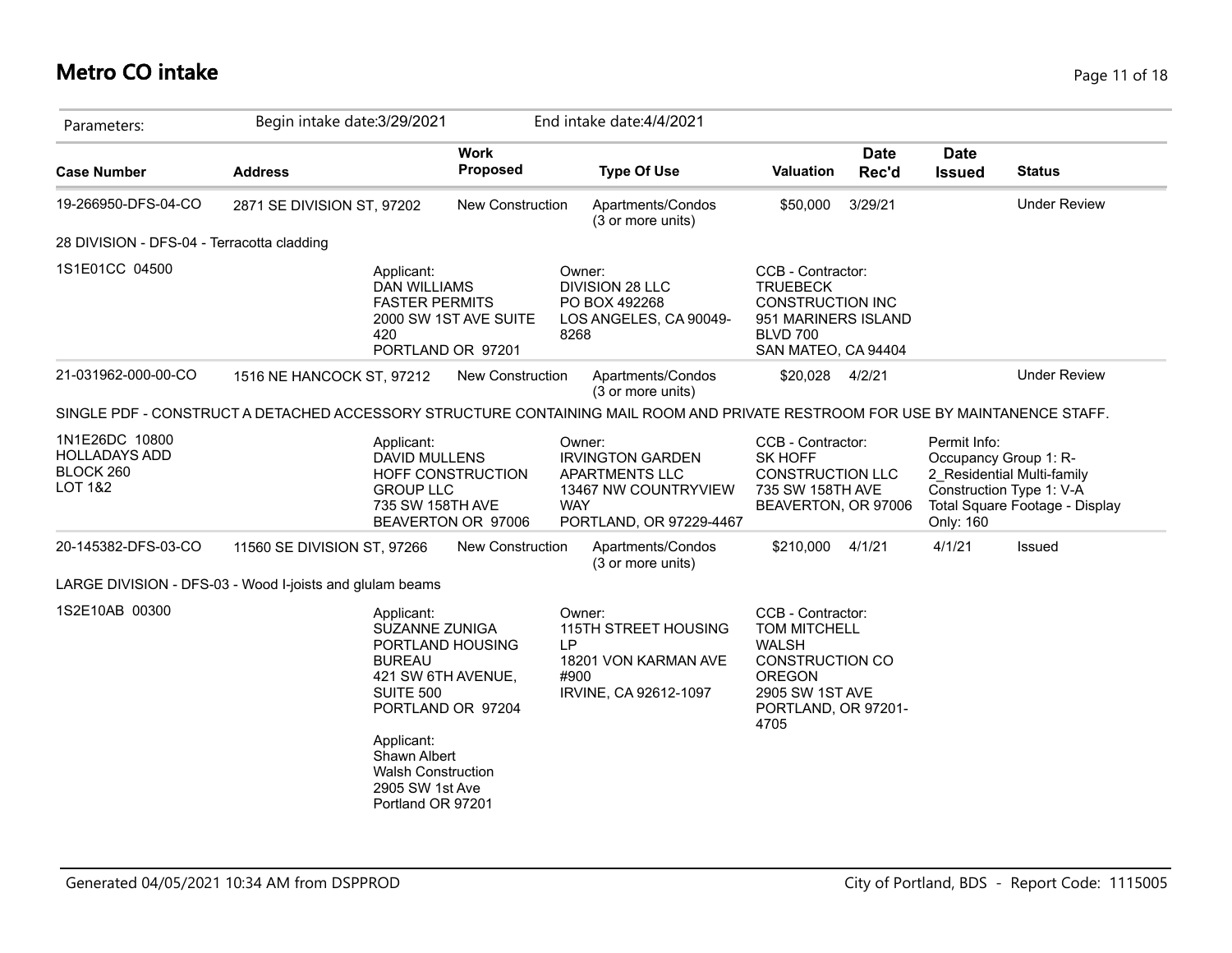| Parameters:                                                                                 | Begin intake date: 3/29/2021 |                                                                                                                                         |                | End intake date: 4/4/2021                                                                                                                                           |                                                                                                                                                       |                      |                              |                     |
|---------------------------------------------------------------------------------------------|------------------------------|-----------------------------------------------------------------------------------------------------------------------------------------|----------------|---------------------------------------------------------------------------------------------------------------------------------------------------------------------|-------------------------------------------------------------------------------------------------------------------------------------------------------|----------------------|------------------------------|---------------------|
| <b>Case Number</b>                                                                          | <b>Address</b>               | <b>Work</b><br>Proposed                                                                                                                 |                | <b>Type Of Use</b>                                                                                                                                                  | Valuation                                                                                                                                             | <b>Date</b><br>Rec'd | <b>Date</b><br><b>Issued</b> | <b>Status</b>       |
| 21-021167-000-00-CO                                                                         | 2580 SE ANKENY ST, 97214     | New Construction                                                                                                                        |                | Apartments/Condos<br>(3 or more units)                                                                                                                              | \$750,000                                                                                                                                             | 4/1/21               |                              | <b>Under Review</b> |
|                                                                                             |                              | ANKNEY SOUTH - New 15 unit apartment building. **No Mechanical with this permit.                                                        |                |                                                                                                                                                                     |                                                                                                                                                       |                      |                              |                     |
| 1N1E36CC 18300<br>ETNA<br><b>BLOCK 9 TL 18300</b>                                           |                              | Applicant:<br><b>DAVID MULLENS</b><br>UDG.<br>735 SW 158TH AVE<br>BEAVERTON, OR 97006                                                   | Owner:<br>4952 | UDG 26TH & ANKENY LLC<br>735 SW 158TH AVE<br>BEAVERTON, OR 97006-                                                                                                   |                                                                                                                                                       |                      |                              |                     |
| 21-023903-000-00-CO                                                                         | 7003 NE 27TH AVE, 97211      | <b>New Construction</b>                                                                                                                 |                | Apartments/Condos<br>(3 or more units)                                                                                                                              | \$7,000,000                                                                                                                                           | 4/1/21               |                              | <b>Under Review</b> |
| 1N1E13BC 18100<br>SECTION 13 1N 1E<br>TL 18100 3.72 ACRES<br>SPLIT MAP R315537 (R941141490) |                              | Applicant:<br>CHANDRA ROBINSON<br>LEVER ARCHITECTURE<br><b>PC</b><br>4713 N ALBINA AVE, 4TH<br><b>FLOOR</b><br>PORTLAND OR 97217        |                | Owner:<br><b>HOUSING AUTHORITY OF</b><br>135 SW ASH ST<br>PORTLAND, OR 97204-3540                                                                                   | CCB - Contractor:<br><b>TOM MITCHELL</b><br><b>WALSH</b><br><b>CONSTRUCTION CO</b><br><b>OREGON</b><br>2905 SW 1ST AVE<br>PORTLAND, OR 97201-<br>4705 |                      |                              |                     |
| 21-023904-000-00-CO                                                                         | 7003 NE 27TH AVE, 97211      | New Construction                                                                                                                        |                | Apartments/Condos<br>(3 or more units)                                                                                                                              | \$8,000,000                                                                                                                                           | 4/1/21               |                              | <b>Under Review</b> |
|                                                                                             |                              |                                                                                                                                         |                | DEKUM COURT - BUILDING B - New 3 story, 24 unit apartment building; includes associated site work *** w/21-023903/04/08/12/15/33-CO and 21-023931/38/46/49/50/52-MT |                                                                                                                                                       |                      |                              |                     |
| 1N1E13BC 18100<br>SECTION 13 1N 1E<br>TL 18100 3.72 ACRES<br>SPLIT MAP R315537 (R941141490) |                              | Applicant:<br><b>CHANDRA ROBINSON</b><br>LEVER ARCHITECTURE<br><b>PC</b><br>4713 N ALBINA AVE, 4TH<br><b>FLOOR</b><br>PORTLAND OR 97217 |                | Owner:<br><b>HOUSING AUTHORITY OF</b><br>135 SW ASH ST<br>PORTLAND, OR 97204-3540                                                                                   | CCB - Contractor:<br>TOM MITCHELL<br><b>WALSH</b><br><b>CONSTRUCTION CO</b><br><b>OREGON</b><br>2905 SW 1ST AVE<br>PORTLAND, OR 97201-<br>4705        |                      |                              |                     |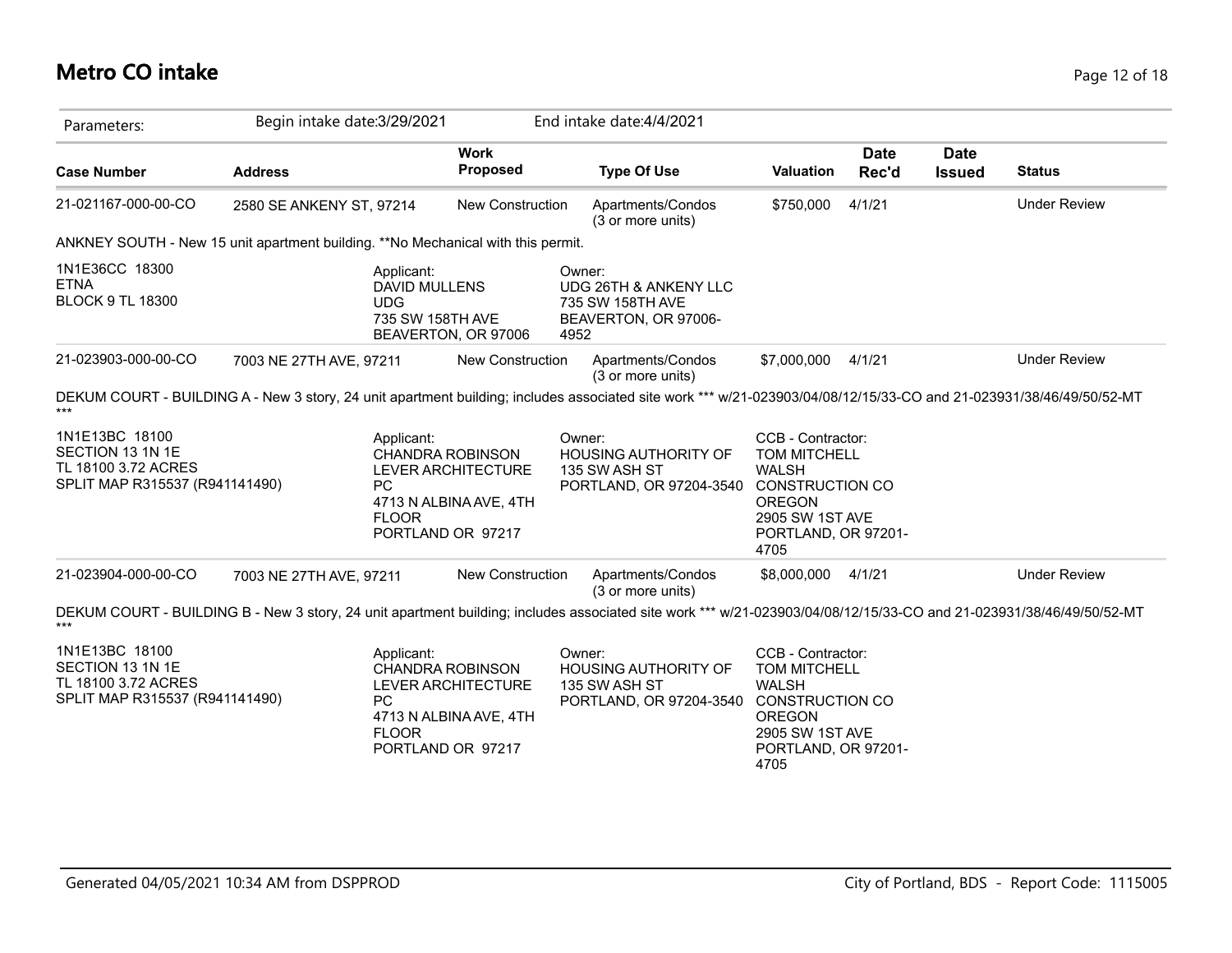# **Metro CO intake** Page 13 of 18

| Parameters:                         | Begin intake date: 3/29/2021                                                                                                               |                                              | End intake date: 4/4/2021                                                                                                                |                                                                                                                        |                      |                              |                     |
|-------------------------------------|--------------------------------------------------------------------------------------------------------------------------------------------|----------------------------------------------|------------------------------------------------------------------------------------------------------------------------------------------|------------------------------------------------------------------------------------------------------------------------|----------------------|------------------------------|---------------------|
| <b>Case Number</b>                  | <b>Address</b>                                                                                                                             | <b>Work</b><br><b>Proposed</b>               | <b>Type Of Use</b>                                                                                                                       | <b>Valuation</b>                                                                                                       | <b>Date</b><br>Rec'd | <b>Date</b><br><b>Issued</b> | <b>Status</b>       |
| 18-235456-DFS-10-CO                 | 15 NW PARK AVE, 97209                                                                                                                      | <b>New Construction</b>                      | Apartments/Condos<br>(3 or more units)                                                                                                   | \$27,275                                                                                                               | 4/2/21               | 4/5/21                       | Issued              |
| AMARA- DFS-10 Juliette Balcony Rail |                                                                                                                                            |                                              |                                                                                                                                          |                                                                                                                        |                      |                              |                     |
| 1N1E34CB 10600                      | Applicant:<br><b>ANDREY MITRIK</b><br><b>BUILDERS</b><br>815 W BURNSIDE<br>PORTLAND OR 97209                                               | <b>LLC</b><br>LENNAR MULITFAMILY             | Owner:<br>LMC BURNSIDE HOLDINGS<br>1325 4TH AVE #1300<br>SEATTLE, WA 98101                                                               | CCB - Contractor:<br>LENNAR MULTIFAMILIY<br><b>BUILDERS LLC</b><br>95 ENTERPRISE SUITE<br>200<br>ALISO VIEJO, CA 90620 |                      |                              |                     |
| 19-219566-REV-01-CO                 | 1405 SE BYBEE BLVD, 97202                                                                                                                  | New Construction                             | Apartments/Condos<br>(3 or more units)                                                                                                   | \$12,000 3/31/21                                                                                                       |                      |                              | <b>Under Review</b> |
|                                     | SINGLE PDF - VALUE-ADDED REVISION TO REMOVE HIP ROOF FROM FRONT OF BUILDINGS AND CHANGE JOIST FROM 2X12 TO IJOISTS. W/ 18-256742-REV-01-CO |                                              |                                                                                                                                          |                                                                                                                        |                      |                              |                     |
| 1S1E23BA 02100                      | Applicant:<br><b>JASON RUSSELL</b><br>LLC<br><b>AVE</b><br>PORTLAND OR 97219                                                               | PORTLAND LEES LIVING<br>11627 SW SUMMERVILLE | Owner:<br><b>KEHOE NORTHWEST</b><br>PROPERTIES LLC<br>11627 S SUMMERVILLE AVE 11627 SW<br>PORTLAND, OR 97219-8390 SUMMERVILLE AVE        | CCB - Contractor:<br>PORTLAND LEEDS<br><b>LIVING LLC</b><br>PORTLAND, OR 97219                                         |                      |                              |                     |
| 18-256742-REV-01-CO                 | 1406 SE GLENWOOD ST,<br>97202                                                                                                              | New Construction                             | Apartments/Condos<br>(3 or more units)                                                                                                   | \$12,000                                                                                                               | 3/31/21              |                              | <b>Under Review</b> |
|                                     | SINGLE PDF - VALUE-ADDED REVISION TO REMOVE HIP ROOF FROM FRONT OF BUILDINGS AND CHANGE JOIST FROM 2X12 TO IJOISTS. W/ 19-219566-REV-01-CO |                                              |                                                                                                                                          |                                                                                                                        |                      |                              |                     |
| 1S1E23BA 01900                      | Applicant:<br><b>JASON RUSSELL</b><br><b>LLC</b><br><b>AVE</b><br>PORTLAND OR 97219                                                        | PORTLAND LEES LIVING<br>11627 SW SUMMERVILLE | Owner:<br><b>KEHOE NORTHWEST</b><br><b>PROPERTIES LLC</b><br>11627 S SUMMERVILLE AVE 11627 SW<br>PORTLAND, OR 97219-8390 SUMMERVILLE AVE | CCB - Contractor:<br>PORTLAND LEEDS<br><b>LIVING LLC</b><br>PORTLAND, OR 97219                                         |                      |                              |                     |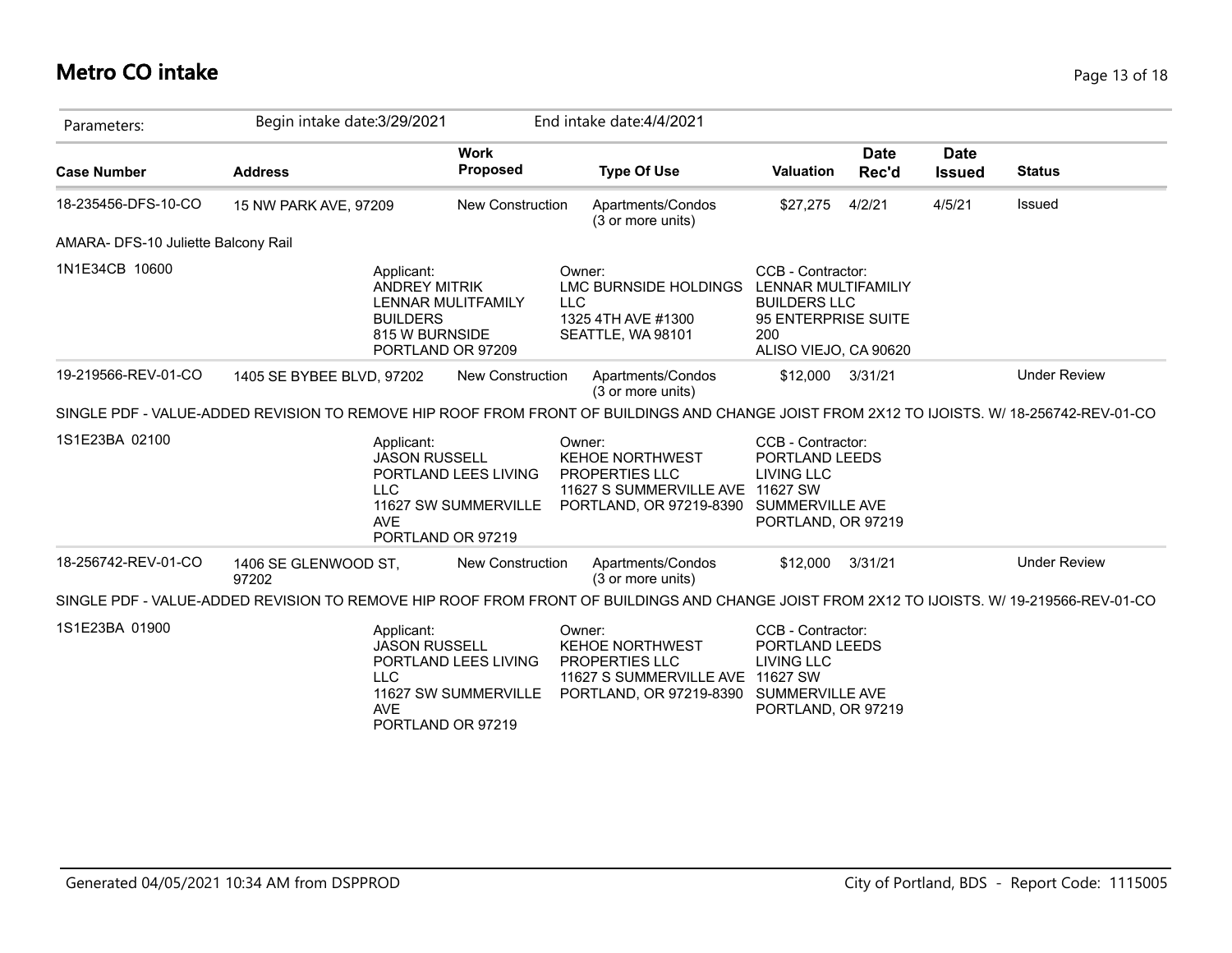### **Metro CO intake** Page 14 of 18

| Parameters:                                                                                 | Begin intake date: 3/29/2021 |                                                                                                                                  |                         | End intake date: 4/4/2021                                                                                                                                           |                                                                                                                             |                      |                              |                     |
|---------------------------------------------------------------------------------------------|------------------------------|----------------------------------------------------------------------------------------------------------------------------------|-------------------------|---------------------------------------------------------------------------------------------------------------------------------------------------------------------|-----------------------------------------------------------------------------------------------------------------------------|----------------------|------------------------------|---------------------|
| <b>Case Number</b>                                                                          | <b>Address</b>               |                                                                                                                                  | <b>Work</b><br>Proposed | <b>Type Of Use</b>                                                                                                                                                  | Valuation                                                                                                                   | <b>Date</b><br>Rec'd | <b>Date</b><br><b>Issued</b> | <b>Status</b>       |
| 21-023915-000-00-CO                                                                         | 7003 NE 27TH AVE, 97211      |                                                                                                                                  | New Construction        | Apartments/Condos<br>(3 or more units)                                                                                                                              | \$10,000,000                                                                                                                | 4/1/21               |                              | <b>Under Review</b> |
|                                                                                             |                              |                                                                                                                                  |                         | DEKUM COURT - BUILDING E - New 4 story, 43 unit apartment building; includes associated site work *** w/21-023903/04/08/12/15/33-CO and 21-023931/38/46/49/50/52-MT |                                                                                                                             |                      |                              |                     |
| 1N1E13BC 18100<br>SECTION 13 1N 1E<br>TL 18100 3.72 ACRES<br>SPLIT MAP R315537 (R941141490) |                              | Applicant:<br>CHANDRA ROBINSON<br>LEVER ARCHITECTURE<br>PC<br>4713 N ALBINA AVE, 4TH<br><b>FLOOR</b><br>PORTLAND OR 97217        |                         | Owner:<br><b>HOUSING AUTHORITY OF</b><br>135 SW ASH ST<br>PORTLAND, OR 97204-3540 CONSTRUCTION CO                                                                   | CCB - Contractor:<br><b>TOM MITCHELL</b><br><b>WALSH</b><br><b>OREGON</b><br>2905 SW 1ST AVE<br>PORTLAND, OR 97201-<br>4705 |                      |                              |                     |
| 20-141461-DFS-01-CO                                                                         | 4785 N LOMBARD ST, 97203     |                                                                                                                                  | New Construction        | Apartments/Condos<br>(3 or more units)                                                                                                                              | \$15,000                                                                                                                    | 3/30/21              |                              | <b>Under Review</b> |
| PORTSMOUTH COMMONS - DFS 01 - DFS for floor joists                                          |                              |                                                                                                                                  |                         |                                                                                                                                                                     |                                                                                                                             |                      |                              |                     |
| 1N1E08CD 05300                                                                              |                              | Applicant:<br><b>CAITLIN MACKENZIE</b><br><b>LLC</b><br>PO BOX 12129<br>PORTLAND OR 97212                                        | ALBINA CONSTRUCTION     | Owner:<br>PORTSMOUTH UNION<br><b>CHURCH</b><br>4784 N LOMBARD ST PMB<br>203<br>PORTLAND, OR 97203-4565                                                              | CCB - Contractor:<br>ALBINA CONSTRUCTION<br><b>LLC</b><br>PO BOX 12129<br>PORTLAND, OR 97212                                |                      |                              |                     |
| 21-023912-000-00-CO                                                                         | 7003 NE 27TH AVE, 97211      |                                                                                                                                  | New Construction        | Apartments/Condos<br>(3 or more units)                                                                                                                              | \$10,000,000 4/1/21                                                                                                         |                      |                              | <b>Under Review</b> |
|                                                                                             |                              |                                                                                                                                  |                         | DEKUM COURT - BUILDING D - New 4 story, 52 unit apartment building; includes associated site work *** w/21-023903/04/08/12/15/33-CO and 21-023931/38/46/49/50/52-MT |                                                                                                                             |                      |                              |                     |
| 1N1E13BC 18100<br>SECTION 13 1N 1E<br>TL 18100 3.72 ACRES<br>SPLIT MAP R315537 (R941141490) |                              | Applicant:<br><b>CHANDRA ROBINSON</b><br>LEVER ARCHITECTURE<br>PC<br>4713 N ALBINA AVE, 4TH<br><b>FLOOR</b><br>PORTLAND OR 97217 |                         | Owner:<br><b>HOUSING AUTHORITY OF</b><br>135 SW ASH ST<br>PORTLAND, OR 97204-3540 CONSTRUCTION CO                                                                   | CCB - Contractor:<br><b>TOM MITCHELL</b><br><b>WALSH</b><br><b>OREGON</b><br>2905 SW 1ST AVE<br>PORTLAND, OR 97201-<br>4705 |                      |                              |                     |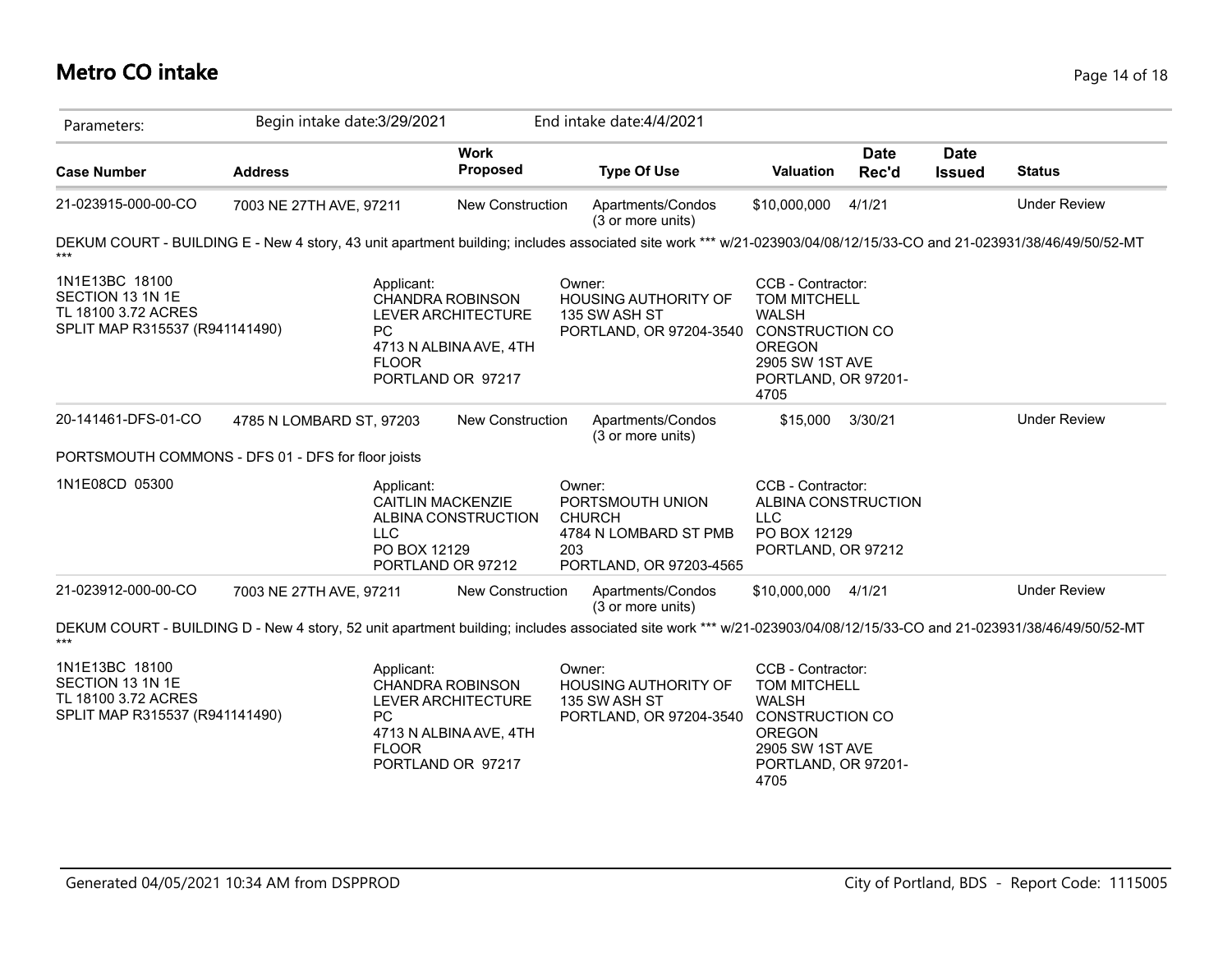### **Metro CO intake** Page 15 of 18

| Parameters:                                                                                 | Begin intake date: 3/29/2021                                                                                                                                        |                                                                                              | End intake date: 4/4/2021                                                                  |                                                                                                                                                       |                      |                                 |                                                                                                                  |
|---------------------------------------------------------------------------------------------|---------------------------------------------------------------------------------------------------------------------------------------------------------------------|----------------------------------------------------------------------------------------------|--------------------------------------------------------------------------------------------|-------------------------------------------------------------------------------------------------------------------------------------------------------|----------------------|---------------------------------|------------------------------------------------------------------------------------------------------------------|
| <b>Case Number</b>                                                                          | <b>Address</b>                                                                                                                                                      | <b>Work</b><br><b>Proposed</b>                                                               | <b>Type Of Use</b>                                                                         | Valuation                                                                                                                                             | <b>Date</b><br>Rec'd | <b>Date</b><br><b>Issued</b>    | <b>Status</b>                                                                                                    |
| 21-023908-000-00-CO                                                                         | 7003 NE 27TH AVE, 97211                                                                                                                                             | New Construction                                                                             | Apartments/Condos<br>(3 or more units)                                                     | \$10,000,000                                                                                                                                          | 4/1/21               |                                 | <b>Under Review</b>                                                                                              |
|                                                                                             | DEKUM COURT - BUILDING C - New 4 story, 44 unit apartment building; includes associated site work *** w/21-023903/04/08/12/15/33-CO and 21-023931/38/46/49/50/52-MT |                                                                                              |                                                                                            |                                                                                                                                                       |                      |                                 |                                                                                                                  |
| 1N1E13BC 18100<br>SECTION 13 1N 1E<br>TL 18100 3.72 ACRES<br>SPLIT MAP R315537 (R941141490) | Applicant:<br><b>PC</b><br><b>FLOOR</b>                                                                                                                             | <b>CHANDRA ROBINSON</b><br>LEVER ARCHITECTURE<br>4713 N ALBINA AVE, 4TH<br>PORTLAND OR 97217 | Owner:<br>HOUSING AUTHORITY OF<br>135 SW ASH ST<br>PORTLAND, OR 97204-3540 CONSTRUCTION CO | CCB - Contractor:<br>TOM MITCHELL<br><b>WALSH</b><br><b>OREGON</b><br>2905 SW 1ST AVE<br>PORTLAND, OR 97201-<br>4705                                  |                      |                                 |                                                                                                                  |
| 17-112866-DFS-05-CO                                                                         | 4750 N ALBINA AVE, 97217                                                                                                                                            | New Construction                                                                             | Apartments/Condos<br>(3 or more units)                                                     | \$100,000                                                                                                                                             | 3/31/21              |                                 | <b>Under Review</b>                                                                                              |
|                                                                                             | SINGLE PDF - DFS FOR WOOD FRAMING FLOOR JOISTS.                                                                                                                     |                                                                                              |                                                                                            |                                                                                                                                                       |                      |                                 |                                                                                                                  |
| 1N1E22BD 10400                                                                              | Applicant:<br><b>Greg Mitchell</b><br><b>LLC</b>                                                                                                                    | Hamilton & Kashoro Group<br>4702 N Albina Ave<br>Portland, OR 97217                          | Owner:<br>ABN DEVELOPMENT CO<br><b>LLC</b><br>PO BOX 13607<br>PORTLAND, OR 97213           | CCB - Contractor:<br><b>HAMILTON AND</b><br>KASHORO GROUP LLC<br>4702 N ALBINA AVE<br>PORTLAND, OR 97217                                              |                      | Permit Info:<br>Type $1$ ): I-A | Occupancy Group 1: R-<br>2 Residential Multi-family<br>Construction Type 1: V-A<br>Construction Type 2 (formerly |
| 21-023933-000-00-CO                                                                         | 7003 NE 27TH AVE, 97211                                                                                                                                             | <b>New Construction</b>                                                                      | Assembly                                                                                   | \$5,000,000 4/1/21                                                                                                                                    |                      |                                 | <b>Under Review</b>                                                                                              |
| -MT ***                                                                                     | DEKUM COURT - COMMUNITY CENTER - New 1 story office/amenity building; includes associated site work *** w/21-023903/04/08/12/15/33-CO and 21-023931/38/46/49/50/52  |                                                                                              |                                                                                            |                                                                                                                                                       |                      |                                 |                                                                                                                  |
| 1N1E13BC 18100<br>SECTION 13 1N 1E<br>TL 18100 3.72 ACRES<br>SPLIT MAP R315537 (R941141490) | Applicant:<br>PC.<br><b>FLOOR</b>                                                                                                                                   | CHANDRA ROBINSON<br>LEVER ARCHITECTURE<br>4713 N ALBINA AVE, 4TH<br>PORTLAND OR 97217        | Owner:<br>HOUSING AUTHORITY OF<br>135 SW ASH ST<br>PORTLAND, OR 97204-3540                 | CCB - Contractor:<br><b>TOM MITCHELL</b><br><b>WALSH</b><br><b>CONSTRUCTION CO</b><br><b>OREGON</b><br>2905 SW 1ST AVE<br>PORTLAND, OR 97201-<br>4705 |                      |                                 |                                                                                                                  |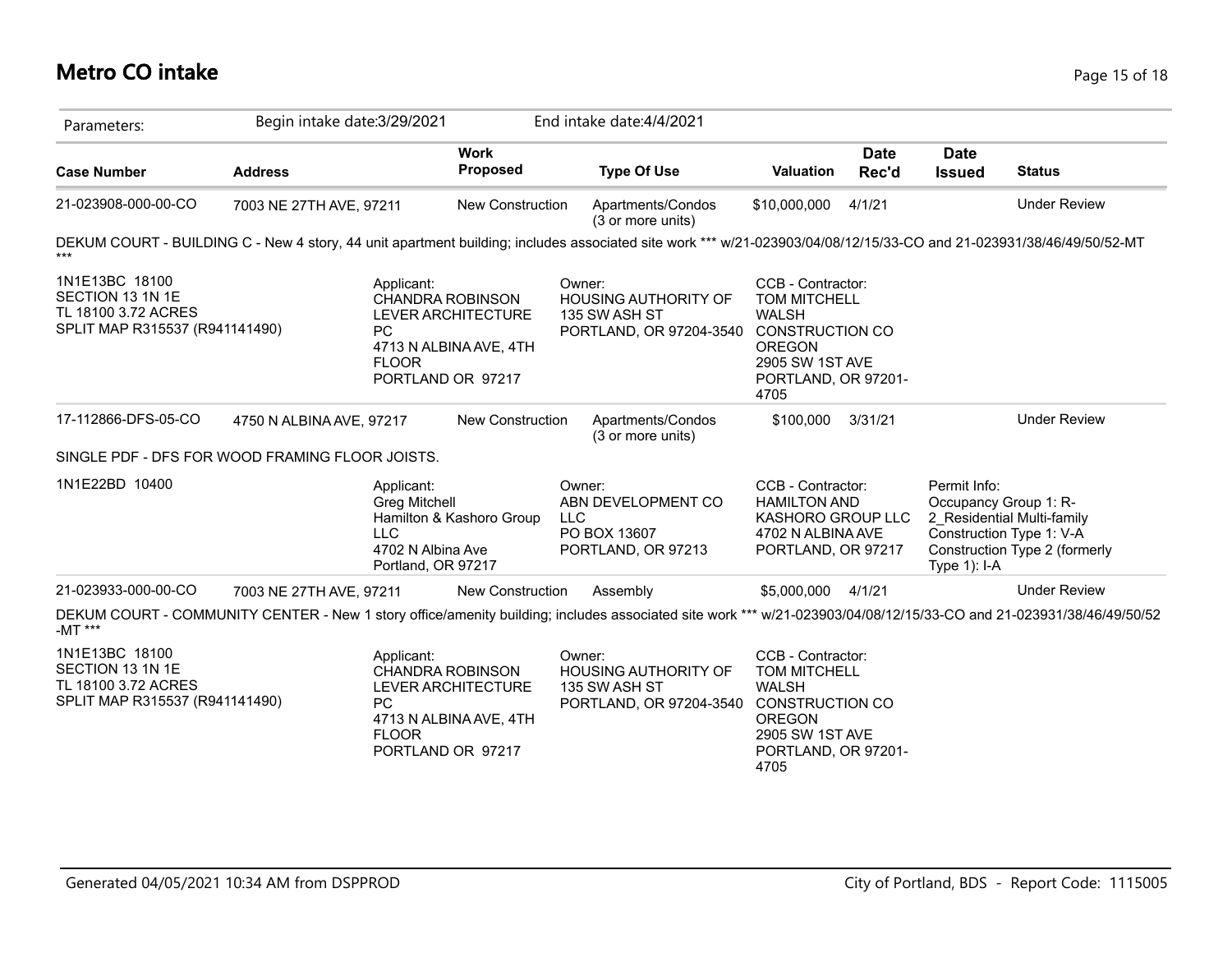### **Metro CO intake** Page 16 of 18

| Parameters:                                                                                                   | Begin intake date: 3/29/2021 |                                                                                                                                                                                                                                                                                                                                                                                  |                                          | End intake date: 4/4/2021                                                                        |                                                                                                                              |                      |                                            |                                                                                                                                                        |
|---------------------------------------------------------------------------------------------------------------|------------------------------|----------------------------------------------------------------------------------------------------------------------------------------------------------------------------------------------------------------------------------------------------------------------------------------------------------------------------------------------------------------------------------|------------------------------------------|--------------------------------------------------------------------------------------------------|------------------------------------------------------------------------------------------------------------------------------|----------------------|--------------------------------------------|--------------------------------------------------------------------------------------------------------------------------------------------------------|
| <b>Case Number</b>                                                                                            | <b>Address</b>               |                                                                                                                                                                                                                                                                                                                                                                                  | <b>Work</b><br>Proposed                  | <b>Type Of Use</b>                                                                               | Valuation                                                                                                                    | <b>Date</b><br>Rec'd | <b>Date</b><br><b>Issued</b>               | <b>Status</b>                                                                                                                                          |
| 21-025752-000-00-CO                                                                                           | NE MASON ST, 97230           |                                                                                                                                                                                                                                                                                                                                                                                  | New Construction                         | <b>Business</b>                                                                                  | \$3,500,000                                                                                                                  | 3/30/21              |                                            | <b>Under Review</b>                                                                                                                                    |
|                                                                                                               |                              |                                                                                                                                                                                                                                                                                                                                                                                  |                                          | PDOX PS - NEW 1-STORY METAL BUILDING FOR VEHICLE REPAIR WITH ASSOCIATED SITE WORK w/21-026936-MT |                                                                                                                              |                      |                                            |                                                                                                                                                        |
| 1N2E24 00501<br>PARTITION PLAT 1998-45<br>LOT 1 TL 501                                                        |                              | Applicant:<br><b>JEFF BRINGENBERG</b><br>SODERSTROM<br><b>ARCHITECTS</b><br><b>SUITE 410</b><br>PORTLAND OR 97209                                                                                                                                                                                                                                                                | 1200 NW NAITO PKWY,                      | Owner:<br>MORASCHS RP LLC<br>4050 NE 158TH AVE<br>PORTLAND, OR 97230                             | CCB - Contractor:<br><b>STEVE BARTELL</b><br>P & C CONSTRUCTION<br>CO.<br>2133 NW YORK ST<br>PORTLAND, OR 97210              |                      | Permit Info:<br>Type 1): V-B<br>Only: 8400 | Occupancy Group 1: B_Bank,<br>Off., Med.Off., Pub.Bldg.<br>Construction Type 1: V-B<br>Construction Type 2 (formerly<br>Total Square Footage - Display |
| 19-218657-DFS-17-CO                                                                                           | 1750 SW SALMON ST, 97205     |                                                                                                                                                                                                                                                                                                                                                                                  | New Construction                         | Educational                                                                                      | \$75,000                                                                                                                     | 3/31/21              | 4/1/21                                     | Issued                                                                                                                                                 |
| LINCOLN H.S. - DFS-17 - Spiral stairs in theater                                                              |                              |                                                                                                                                                                                                                                                                                                                                                                                  |                                          |                                                                                                  |                                                                                                                              |                      |                                            |                                                                                                                                                        |
| 1S1E04AB 00100                                                                                                |                              | CCB - Contractor:<br>Applicant:<br>Owner:<br><b>MARK SAWALLICH</b><br><b>SCHOOL DISTRICT NO 1</b><br><b>HOFFMAN</b><br><b>HOFFMAN</b><br>PO BOX 3107<br><b>CONSTRUCTION</b><br>PORTLAND, OR 97208-3107 COMPANY OF OREGON<br><b>CONSTRUCTION</b><br>805 SW BROADWAY ST.,<br>805 SW BROADWAY<br><b>SUITE 2100</b><br><b>SUITE 2100</b><br>PORTLAND, OR 97205<br>PORTLAND, OR 97205 |                                          |                                                                                                  |                                                                                                                              |                      |                                            |                                                                                                                                                        |
| 20-168506-000-00-CO                                                                                           | 2735 NE 82ND AVE, 97220      |                                                                                                                                                                                                                                                                                                                                                                                  | New Construction                         | Educational                                                                                      | \$1                                                                                                                          | 3/31/21              | 4/1/21                                     | Issued                                                                                                                                                 |
| MADISON HIGH SCHOOL - Visitor softball dugout cover (256 s.f.) *** w/ 20-168499/502/504-CO ***                |                              |                                                                                                                                                                                                                                                                                                                                                                                  |                                          |                                                                                                  |                                                                                                                              |                      |                                            |                                                                                                                                                        |
| 1N2E29AD 03200<br><b>GLENHAVEN PK &amp; SUB</b><br><b>BLOCK 7-9 TL 3200</b><br>SPLIT MAP R101730 (R009301000) |                              | Applicant:<br>RANDALL HEEB<br>920 NW 17TH AV                                                                                                                                                                                                                                                                                                                                     | OPSIS ARCHITECTURE<br>PORTLAND, OR 97209 | Owner:<br>SCHOOL DISTRICT NO 1<br>PO BOX 3107<br>PORTLAND, OR 97208-3107                         | CCB - Contractor:<br><b>FORTIS</b><br><b>CONSTRUCTION INC</b><br>1705 SW TAYLOR ST<br><b>SUITE 200</b><br>PORTLAND, OR 97205 |                      | Permit Info:<br>Only: 256                  | Occupancy Group 1: E_School<br>Construction Type 1: V-B<br>Total Square Footage - Display                                                              |
| 20-168504-000-00-CO                                                                                           | 2735 NE 82ND AVE, 97220      |                                                                                                                                                                                                                                                                                                                                                                                  | <b>New Construction</b>                  | Educational                                                                                      | \$1                                                                                                                          | 3/31/21              | 4/1/21                                     | Issued                                                                                                                                                 |
| MADISON HIGH SCHOOL - Home softball dugout cover (304 s.f.) *** w/ 20-168499/502/506-CO ***                   |                              |                                                                                                                                                                                                                                                                                                                                                                                  |                                          |                                                                                                  |                                                                                                                              |                      |                                            |                                                                                                                                                        |
| 1N2E29AD 03200<br><b>GLENHAVEN PK &amp; SUB</b><br><b>BLOCK 7-9 TL 3200</b><br>SPLIT MAP R101730 (R009301000) |                              | Applicant:<br>RANDALL HEEB<br>920 NW 17TH AV                                                                                                                                                                                                                                                                                                                                     | OPSIS ARCHITECTURE<br>PORTLAND, OR 97209 | Owner:<br>SCHOOL DISTRICT NO 1<br>PO BOX 3107<br>PORTLAND, OR 97208-3107                         | CCB - Contractor:<br><b>FORTIS</b><br><b>CONSTRUCTION INC</b><br>1705 SW TAYLOR ST<br><b>SUITE 200</b><br>PORTLAND, OR 97205 |                      | Permit Info:<br>Only: 304                  | Occupancy Group 1: E_School<br>Construction Type 1: V-B<br>Total Square Footage - Display                                                              |

Generated 04/05/2021 10:34 AM from DSPPROD City of Portland, BDS - Report Code: 1115005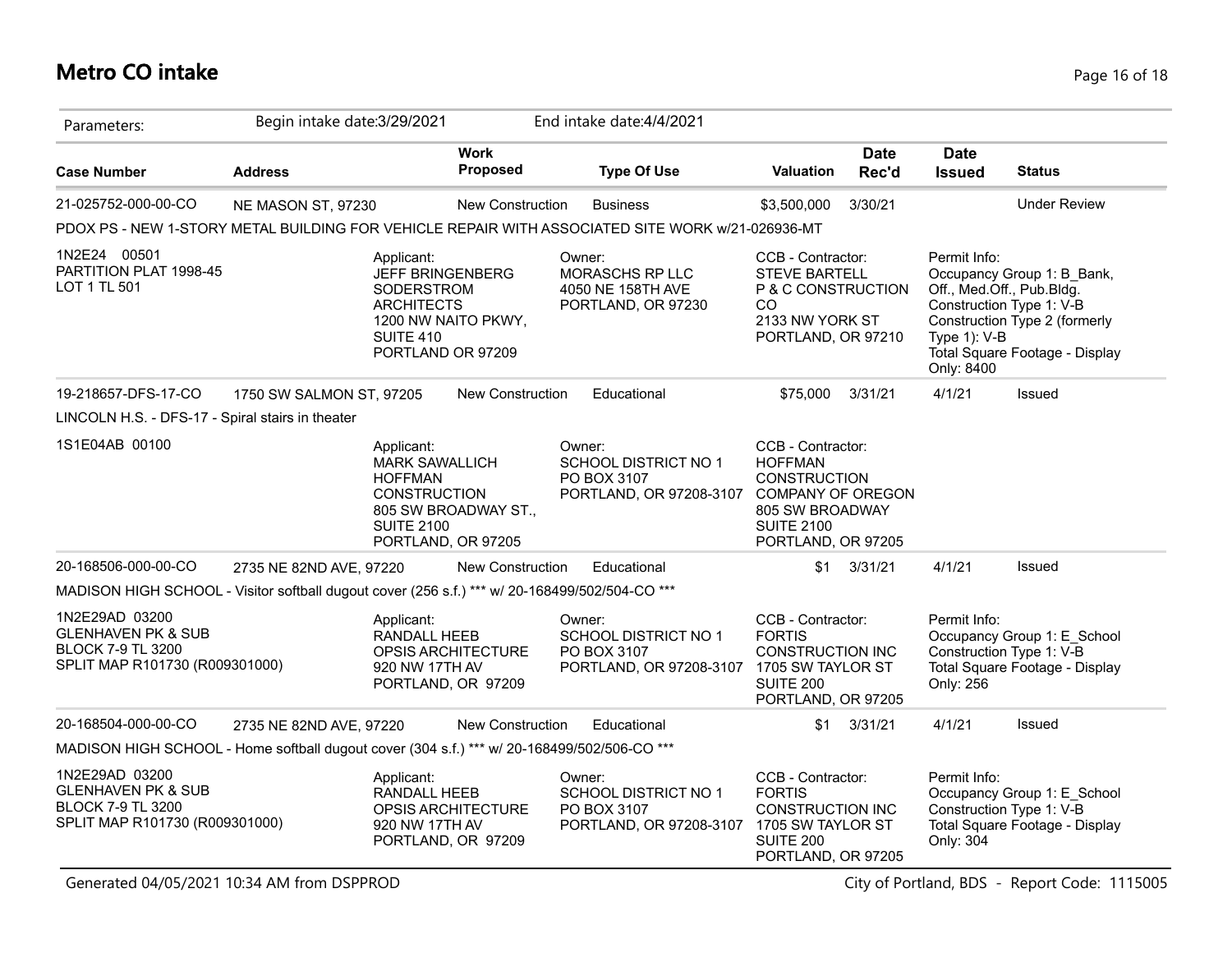### **Metro CO intake** Page 17 of 18

| Parameters:                                                                                                   | Begin intake date: 3/29/2021                 |                                                                                           |                                                                                                                                                                                 | End intake date: 4/4/2021                                                                                                                                                                                                                    |                                                                                                         |                      |                                                                                                                        |                                                                                           |
|---------------------------------------------------------------------------------------------------------------|----------------------------------------------|-------------------------------------------------------------------------------------------|---------------------------------------------------------------------------------------------------------------------------------------------------------------------------------|----------------------------------------------------------------------------------------------------------------------------------------------------------------------------------------------------------------------------------------------|---------------------------------------------------------------------------------------------------------|----------------------|------------------------------------------------------------------------------------------------------------------------|-------------------------------------------------------------------------------------------|
| <b>Case Number</b>                                                                                            | <b>Address</b>                               |                                                                                           | <b>Work</b><br>Proposed                                                                                                                                                         | <b>Type Of Use</b>                                                                                                                                                                                                                           | <b>Valuation</b>                                                                                        | <b>Date</b><br>Rec'd | <b>Date</b><br><b>Issued</b>                                                                                           | <b>Status</b>                                                                             |
| 20-168502-000-00-CO                                                                                           | 2735 NE 82ND AVE, 97220                      |                                                                                           | <b>New Construction</b>                                                                                                                                                         | Educational                                                                                                                                                                                                                                  | \$1                                                                                                     | 3/31/21              | 4/1/21                                                                                                                 | Issued                                                                                    |
| MADISON HIGH SCHOOL - Visitor baseball dugout cover (256 s.f.) *** w/ 20-168499/504/506-CO ***                |                                              |                                                                                           |                                                                                                                                                                                 |                                                                                                                                                                                                                                              |                                                                                                         |                      |                                                                                                                        |                                                                                           |
| 1N2E29AD 03200<br><b>GLENHAVEN PK &amp; SUB</b><br><b>BLOCK 7-9 TL 3200</b><br>SPLIT MAP R101730 (R009301000) |                                              | Applicant:<br>RANDALL HEEB<br>920 NW 17TH AV                                              | OPSIS ARCHITECTURE<br>PORTLAND, OR 97209                                                                                                                                        | Owner:<br><b>SCHOOL DISTRICT NO 1</b><br>PO BOX 3107<br>PORTLAND, OR 97208-3107 1705 SW TAYLOR ST                                                                                                                                            | CCB - Contractor:<br><b>FORTIS</b><br><b>CONSTRUCTION INC</b><br><b>SUITE 200</b><br>PORTLAND, OR 97205 |                      | Permit Info:<br>Only: 256                                                                                              | Occupancy Group 1: E School<br>Construction Type 1: V-B<br>Total Square Footage - Display |
| 20-168499-000-00-CO                                                                                           | 2735 NE 82ND AVE, 97220                      |                                                                                           | <b>New Construction</b>                                                                                                                                                         | Educational                                                                                                                                                                                                                                  | \$1                                                                                                     | 3/31/21              | 4/1/21                                                                                                                 | Issued                                                                                    |
| MADISON HIGH SCHOOL - Home baseball dugout cover (304 s.f.) *** w/ 20-168502/504/506-CO ***                   |                                              |                                                                                           |                                                                                                                                                                                 |                                                                                                                                                                                                                                              |                                                                                                         |                      |                                                                                                                        |                                                                                           |
| 1N2E29AD 03200<br><b>GLENHAVEN PK &amp; SUB</b><br><b>BLOCK 7-9 TL 3200</b>                                   | Applicant:<br>SPLIT MAP R101730 (R009301000) |                                                                                           | Owner:<br>RANDALL HEEB<br><b>SCHOOL DISTRICT NO 1</b><br>OPSIS ARCHITECTURE<br>PO BOX 3107<br>920 NW 17TH AV<br>PORTLAND, OR 97208-3107 1705 SW TAYLOR ST<br>PORTLAND, OR 97209 |                                                                                                                                                                                                                                              | CCB - Contractor:<br><b>FORTIS</b><br><b>CONSTRUCTION INC</b><br><b>SUITE 200</b><br>PORTLAND, OR 97205 |                      | Permit Info:<br>Occupancy Group 1: E School<br>Construction Type 1: V-B<br>Total Square Footage - Display<br>Only: 304 |                                                                                           |
| 21-029694-000-00-CO                                                                                           | 11040 N LOMBARD ST, 97203                    |                                                                                           | New Construction                                                                                                                                                                | Utility                                                                                                                                                                                                                                      | \$300,000                                                                                               | 3/31/21              |                                                                                                                        | <b>Under Review</b>                                                                       |
| CO FOR NEW STORMWATER FACILITY ON OTHER PORTION OF SITE.**                                                    |                                              |                                                                                           |                                                                                                                                                                                 | SINGLE PDF - NEW STORMWATER BIOINFILTRATION BASIN AND ASSOCIATED EQUIPMENT, LANDSCAPING. **SEE 21-030498 SD FOR RAIL PROJECT AND 21-029990                                                                                                   |                                                                                                         |                      |                                                                                                                        |                                                                                           |
| 1N1W02 00100<br>SECTION 02 1N 1W<br>TL 100 91.96 ACRES                                                        |                                              | Applicant:<br><b>AUSTIN CHEADLE</b><br><b>FASTER PERMITS</b><br>420<br>PORTLAND, OR 97201 | 2000 SW 1ST AVE SUITE                                                                                                                                                           | Owner:<br>PORT OF PORTLAND<br>PO BOX 3529<br>PORTLAND, OR 97208-3529                                                                                                                                                                         | <b>Primary Contractor:</b><br><b>TO BID</b>                                                             |                      |                                                                                                                        |                                                                                           |
| 21-029990-000-00-CO                                                                                           | 11040 N LOMBARD ST, 97203                    |                                                                                           | New Construction                                                                                                                                                                | Utility                                                                                                                                                                                                                                      | \$250,000                                                                                               | 3/30/21              |                                                                                                                        | <b>Under Review</b>                                                                       |
|                                                                                                               |                                              |                                                                                           |                                                                                                                                                                                 | SINGLE PDF - NEW STORMWATER BIOINFILTRATION BASIN TO TREAT AND INFILTRATE RUNOFF FROM KINDER MORGAN BULK SODA ASH FACILITY. **SEE 21-<br>030498 SD FOR RAIL PROJECT AND 21-029694 CO FOR NEW STORMWATER FACILITY ON OTHER PORTION OF SITE.** |                                                                                                         |                      |                                                                                                                        |                                                                                           |
| 1N1W02 00100<br>SECTION 02 1N 1W<br>TL 100 91.96 ACRES                                                        |                                              | Applicant:<br><b>BROOKE HARMON</b><br>3140 NE BROADWAY                                    | MAUL, FOSTER & ALONGI<br>PORTLAND, OR 97232                                                                                                                                     | Owner:<br>PORT OF PORTLAND<br>PO BOX 3529<br>PORTLAND, OR 97208-3529                                                                                                                                                                         | <b>Primary Contractor:</b><br><b>TO BID</b>                                                             |                      |                                                                                                                        |                                                                                           |